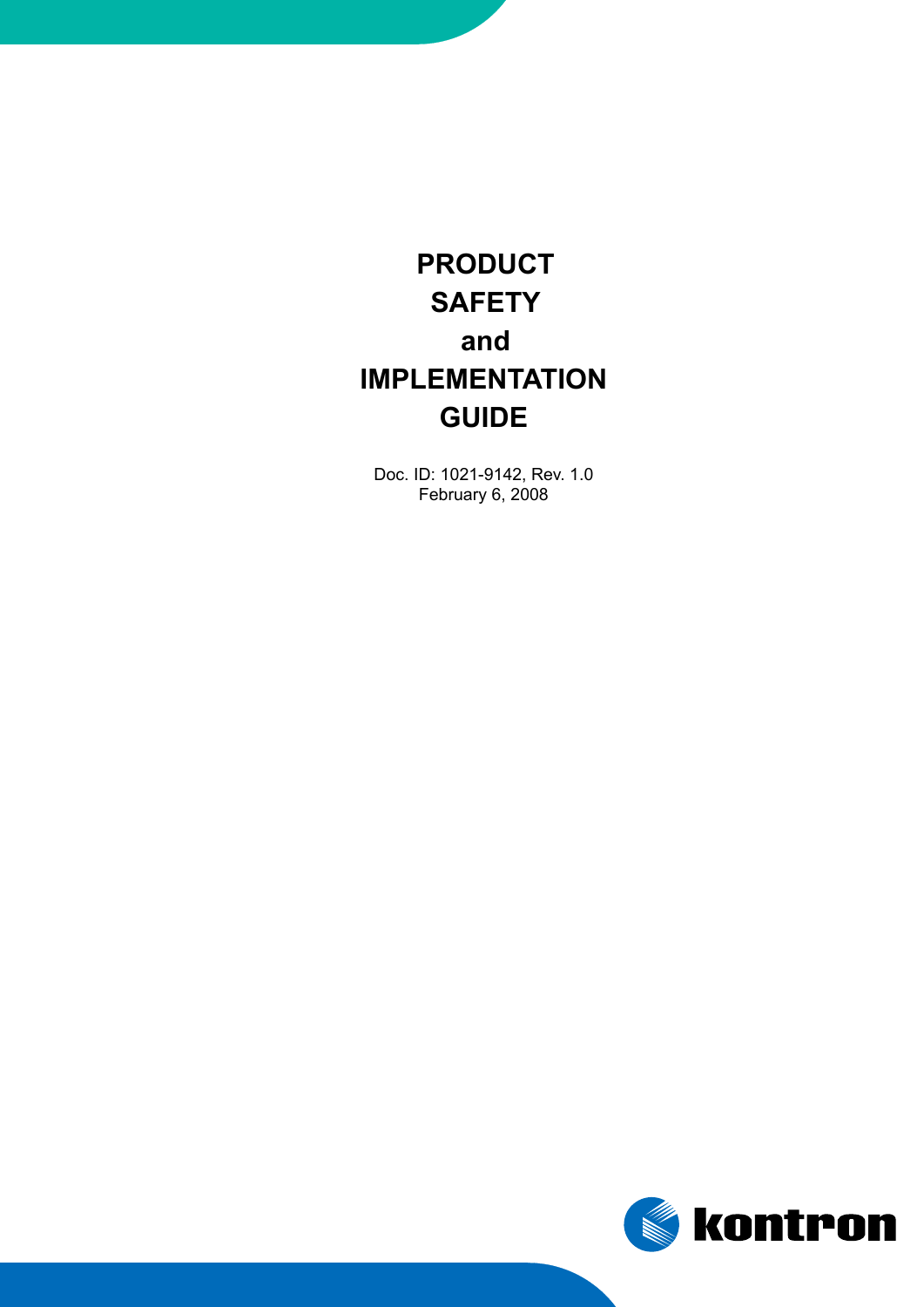## **Revision History**

|          | <b>Publication Title:</b>           | <b>Product Safety and Implementation Guide</b> |               |
|----------|-------------------------------------|------------------------------------------------|---------------|
| Doc. ID: |                                     | 1021-9142                                      |               |
| Rev.     | <b>Brief Description of Changes</b> |                                                | Date of Issue |
| 1.0      | Initial issue; Attachment B-1 added |                                                | 6-Feb-2008    |
|          |                                     |                                                |               |
|          |                                     |                                                |               |
|          |                                     |                                                |               |
|          |                                     |                                                |               |
|          |                                     |                                                |               |
|          |                                     |                                                |               |
|          |                                     |                                                |               |

## **Imprint**

Kontron Modular Computers GmbH may be contacted via the following:

Kontron Modular Computers GmbH +49 (0) 800-SALESKONTRON

D - 87600 Kaufbeuren Germany

For information about other Kontron products, please visit our Internet web site: **www.kontron.com**

**MAILING ADDRESS TELEPHONE AND E-MAIL** 

Sudetenstraße 7 sales@kontron.com

## **Disclaimer**

Copyright © 2008 Kontron AG. All rights reserved. All data is for information purposes only and not guaranteed for legal purposes. Information has been carefully checked and is believed to be accurate; however, no responsibility is assumed for inaccuracies. Kontron and the Kontron logo and all other trademarks or registered trademarks are the property of their respective owners and are recognized. Specifications are subject to change without notice.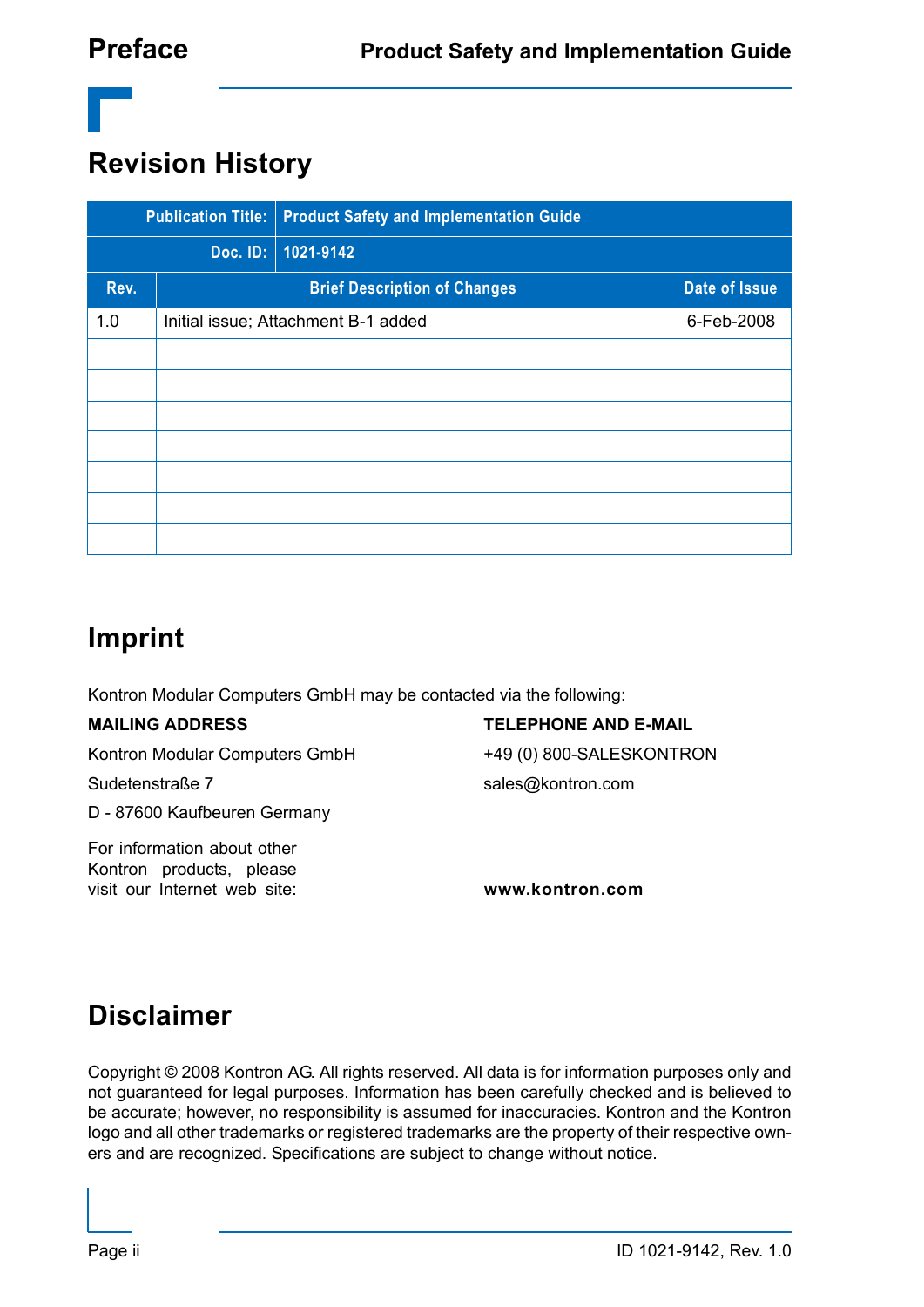## **Document Applicability**

This document is applicable to all Kontron products. It is to be considered as part of any and all documentation (electronic or paper form) relating to hardware, software, and services provided by Kontron.

The safety information and instructions contained in this document must be read and understood by all persons who handle, integrate, maintain, or operate Kontron products prior to performing such activities. They are in addition to any other safety information or instructions provided by other Kontron documentation.

The implementation guidelines are provided to assist users in achieving optimal performance of their Kontron products. Some guidelines are general in nature, however, most set forth provisions which must be complied with in order to ensure proper operation of the Kontron product as well as other system components.

## **Proprietary Note**

This document contains information proprietary to Kontron. It may not be copied or transmitted by any means, disclosed to others, or stored in any retrieval system or media without the prior written consent of Kontron or one of its authorized agents.

The information contained in this document is, to the best of our knowledge, entirely correct. However, Kontron cannot accept liability for any inaccuracies or the consequences thereof, or for any liability arising from the use or application of any circuit, product, or example shown in this document.

Kontron reserves the right to change, modify, or improve this document or the product described herein, as seen fit by Kontron without further notice.

## **Trademarks**

This document may include names, company logos and trademarks, which are registered trademarks and, therefore, proprietary to their respective owners.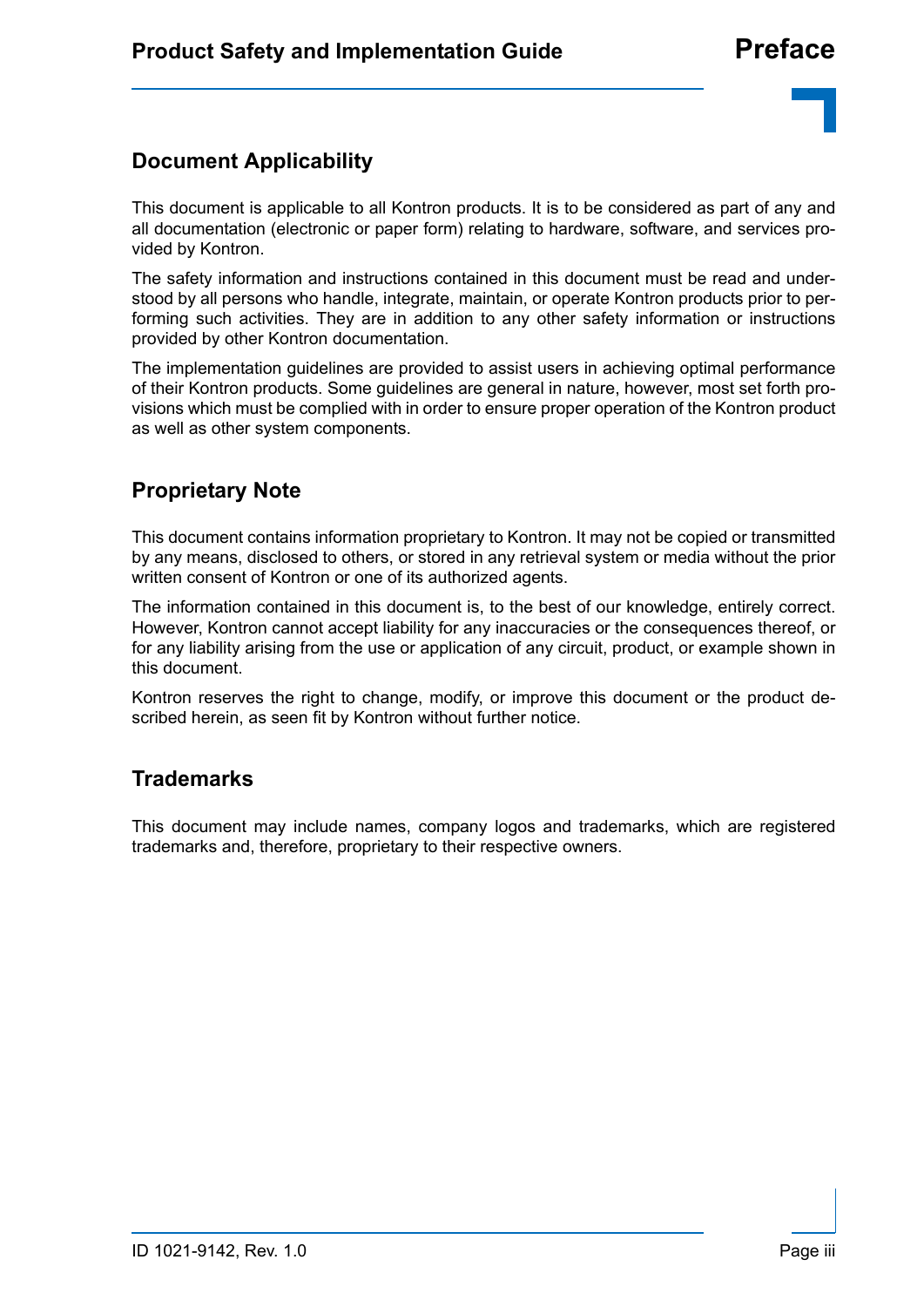

## **Explanation of Symbols**



#### *Caution, Electric Shock!*

This symbol and title warn of hazards due to electrical shocks (> 60V) when touching products or parts of them. Failure to observe the precautions indicated and/or prescribed by the law may endanger your life/health and/or result in damage to your material.

Please refer also to the section "High Voltage Safety Instructions" on the following page.



#### *Warning, ESD Sensitive Device!*

This symbol and title inform that electronic boards and their components are sensitive to static electricity. Therefore, care must be taken during all handling operations and inspections of this product, in order to ensure product integrity at all times.

Please read also the section "Special Handling and Unpacking Instructions" on the following page.



### *Warning!*

This symbol and title emphasize points which, if not fully understood and taken into consideration by the reader, may endanger your health and/or result in damage to your material.



#### *Note ...*

This symbol and title emphasize aspects the reader should read through carefully for his or her own advantage.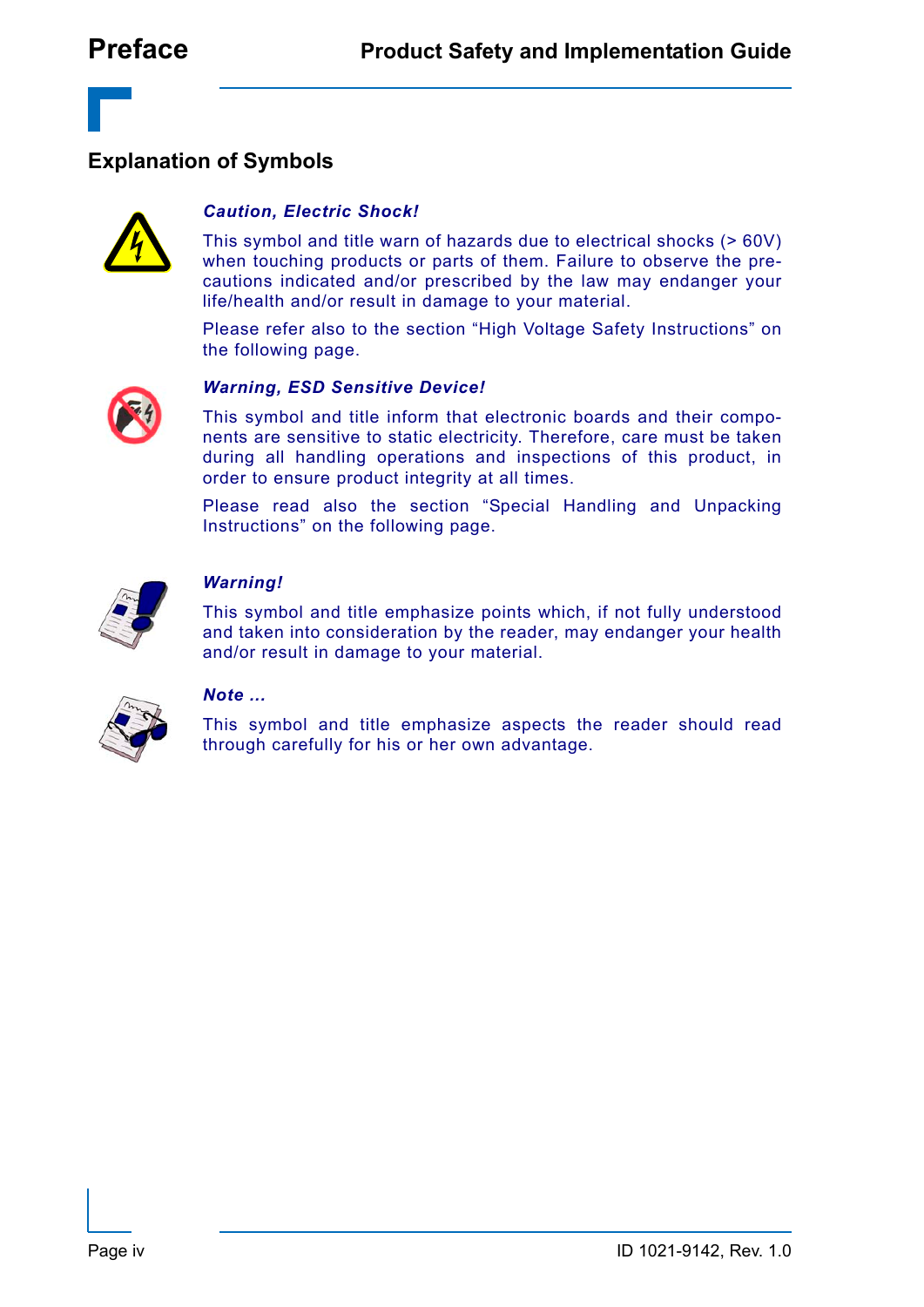

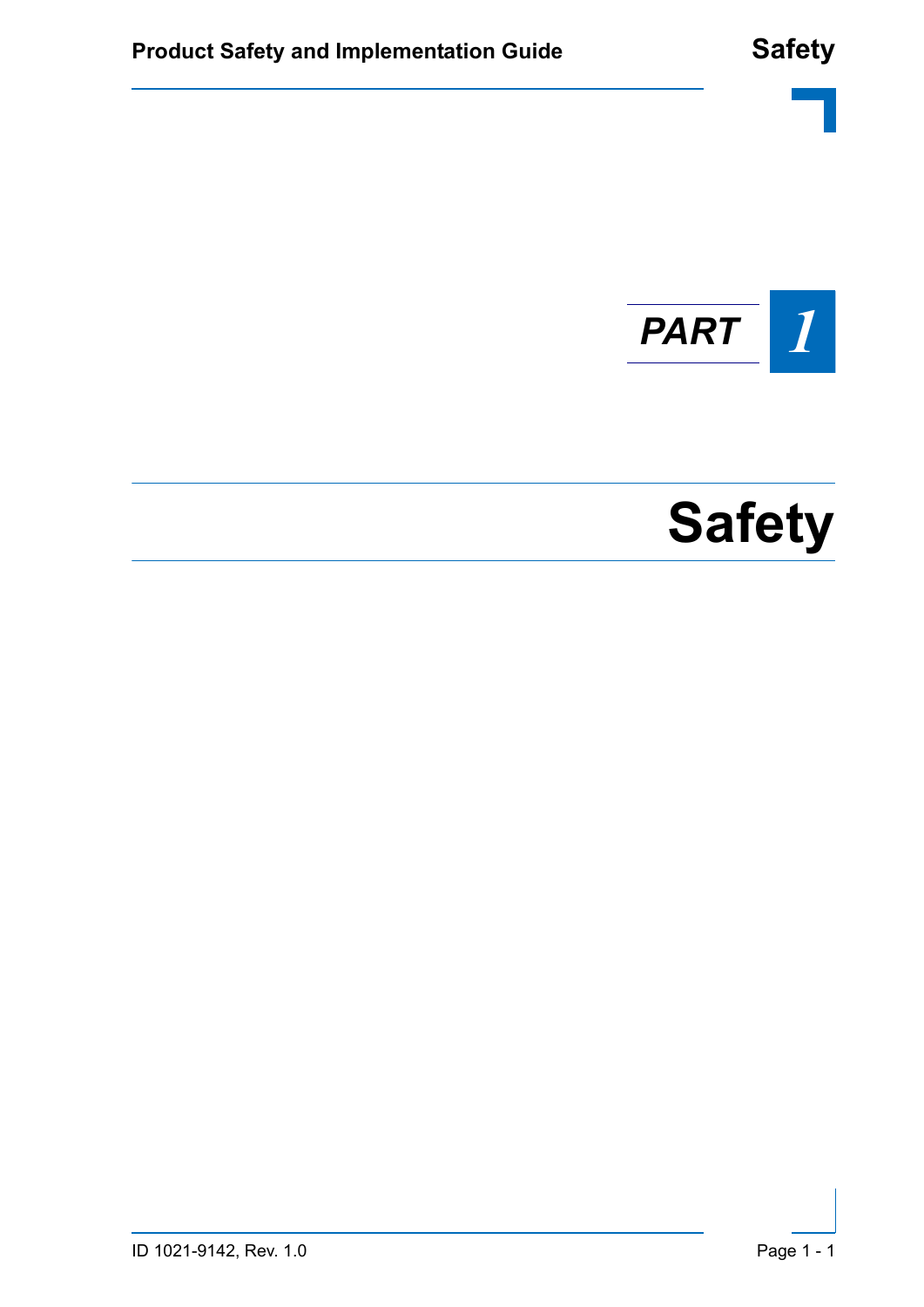

This page has been intentionally left blank.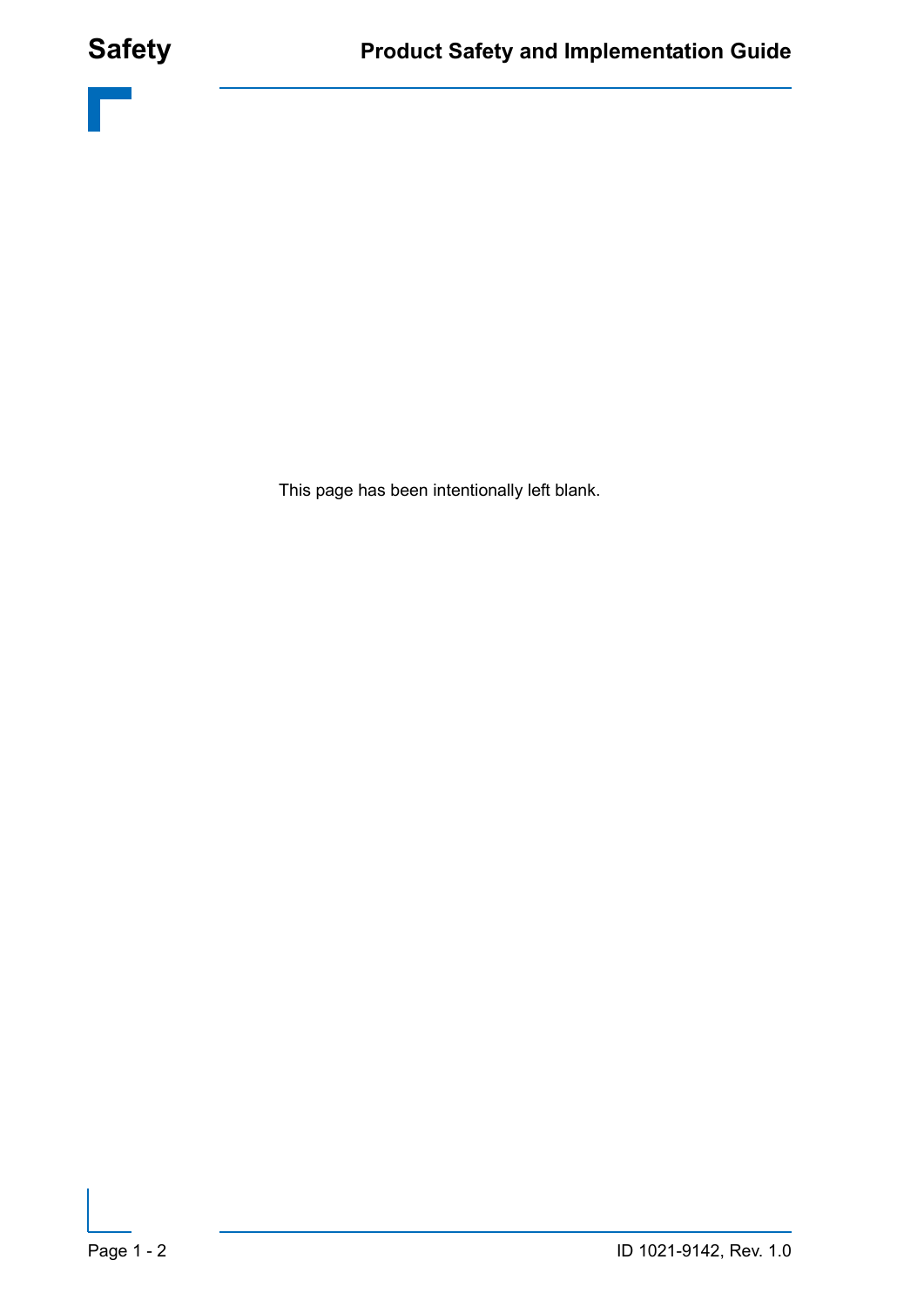## **1. General**

## **1.1 About This Guide**

This guide is intended to familiarize users with the safety requirements for Kontron products. Attached to this guide are safety issue documents as appendices which address specific safety subjects. Section 5, part 1, provides a current listing of all available safety issue appendices.

## **1.2 Safety Issue Clarification**

In the event a safety issue is not addressed in this guide or requires further clarification, contact Kontron's Technical Support for assistance before proceeding with any further implementation or operational activities.

## **2. Compliance**

Compliance with the safety information and instructions provided by this guide is required to prevent serious injury to or death of personnel, damage to the involved equipment, or improper operation of the product or system in which the product is installed.

## **3. Disclaimer**

Kontron disclaims any liabiility for damages to personnel or equipment or other losses incurred as a result of non-compliance with the safety information and instructions put forth in this guide.

## **4. Explanation of Symbols**

This section will be supplied in a future revision.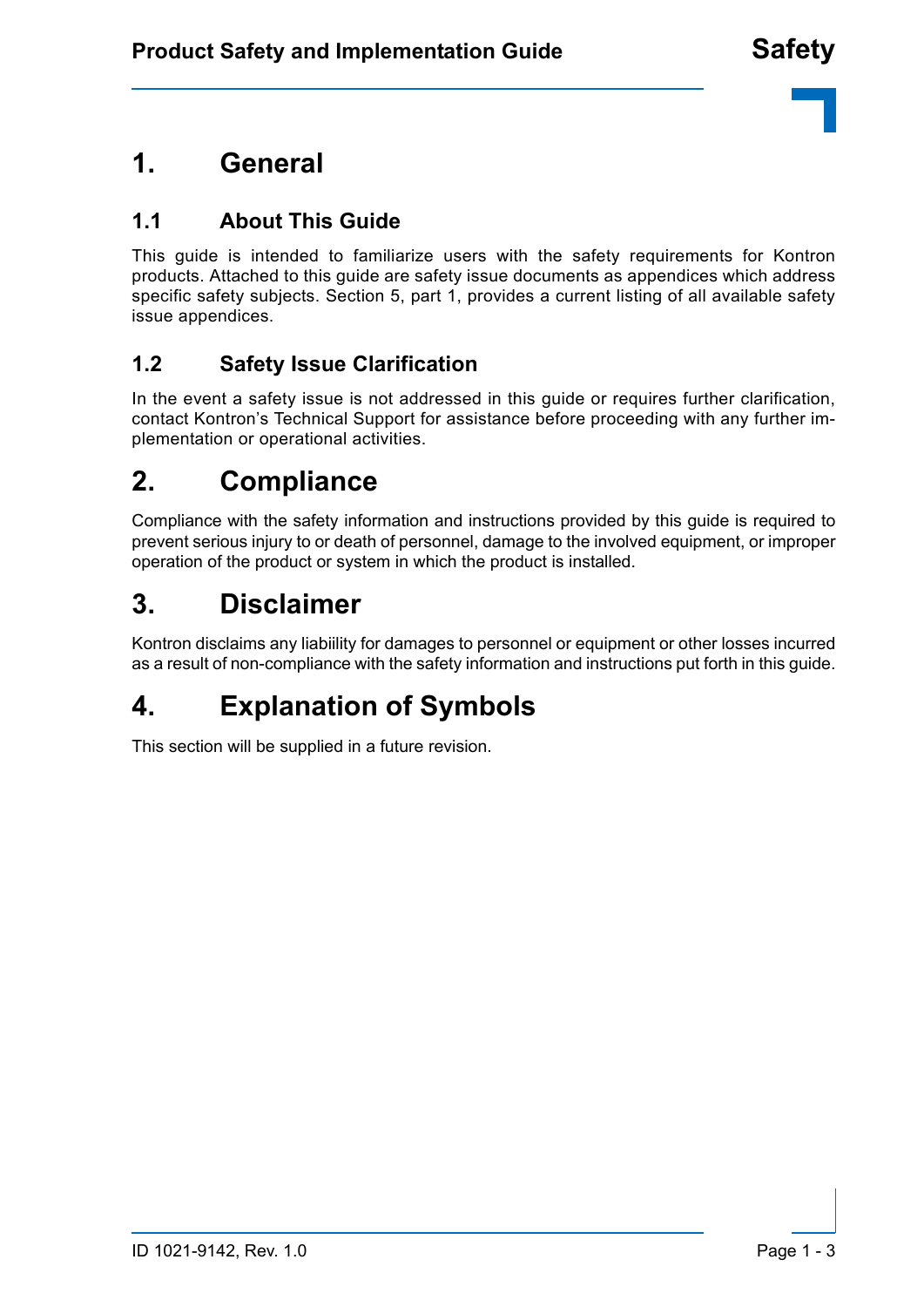

## **5. Safety Issue Listing**

The following table provides a overview of all safety issues addressed in this guide. When a safety issue document is revised, the appropriate entries in this table will be revised to reflect the current status of the document. The respective safety issues are attached as separate documents to this guide and are to be considered as part of this guide and the product documentation.

### **Table 1: Safety Issue Document Listing**

| <b>PUB ID'</b> | <b>REV</b> | <b>DOI</b> / DOR | <b>SUBJECT / REMARKS</b>                                      |
|----------------|------------|------------------|---------------------------------------------------------------|
|                |            | 06.02.2008       | As of this date, no applicable safety issues have been added. |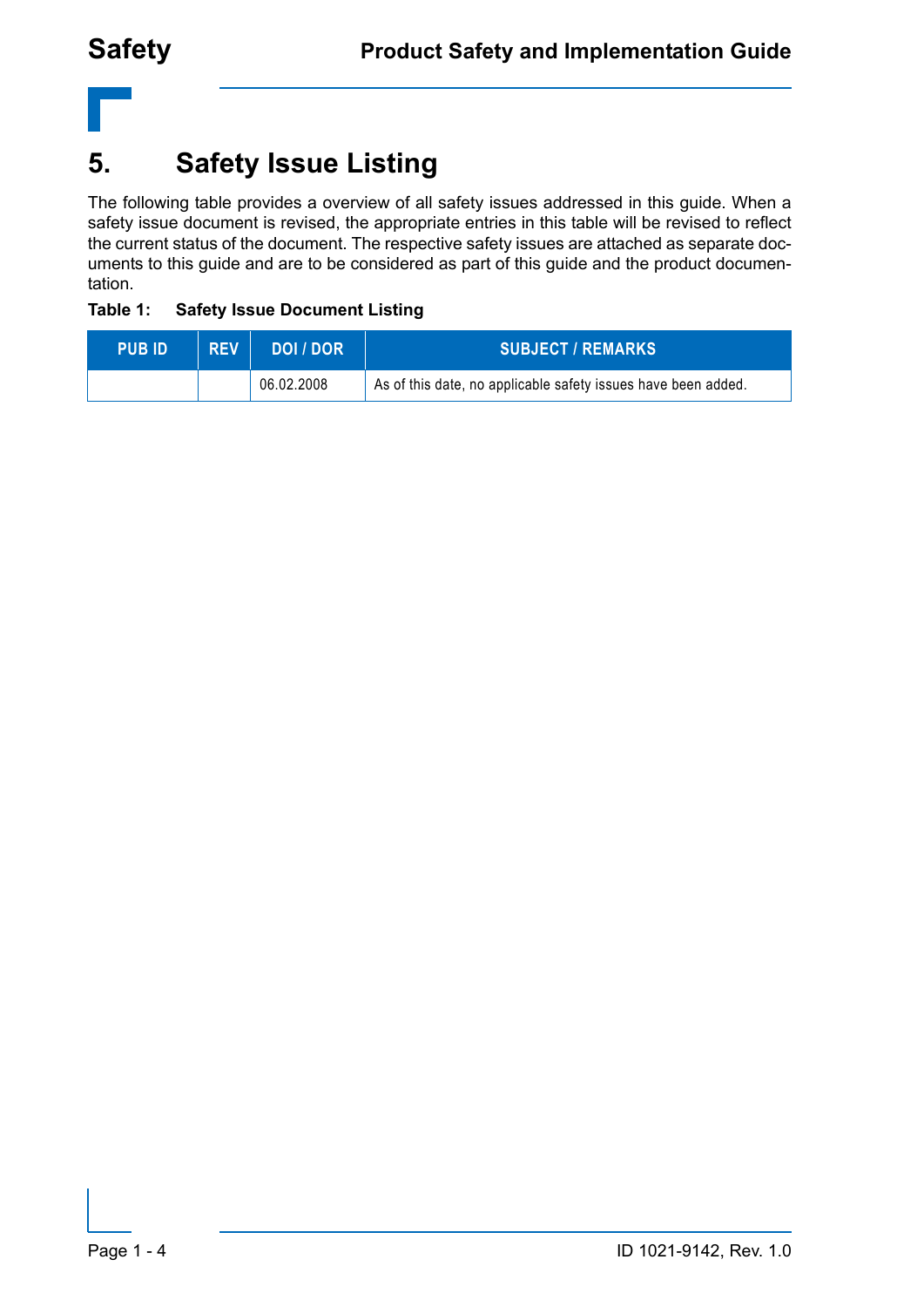

# **Implementation**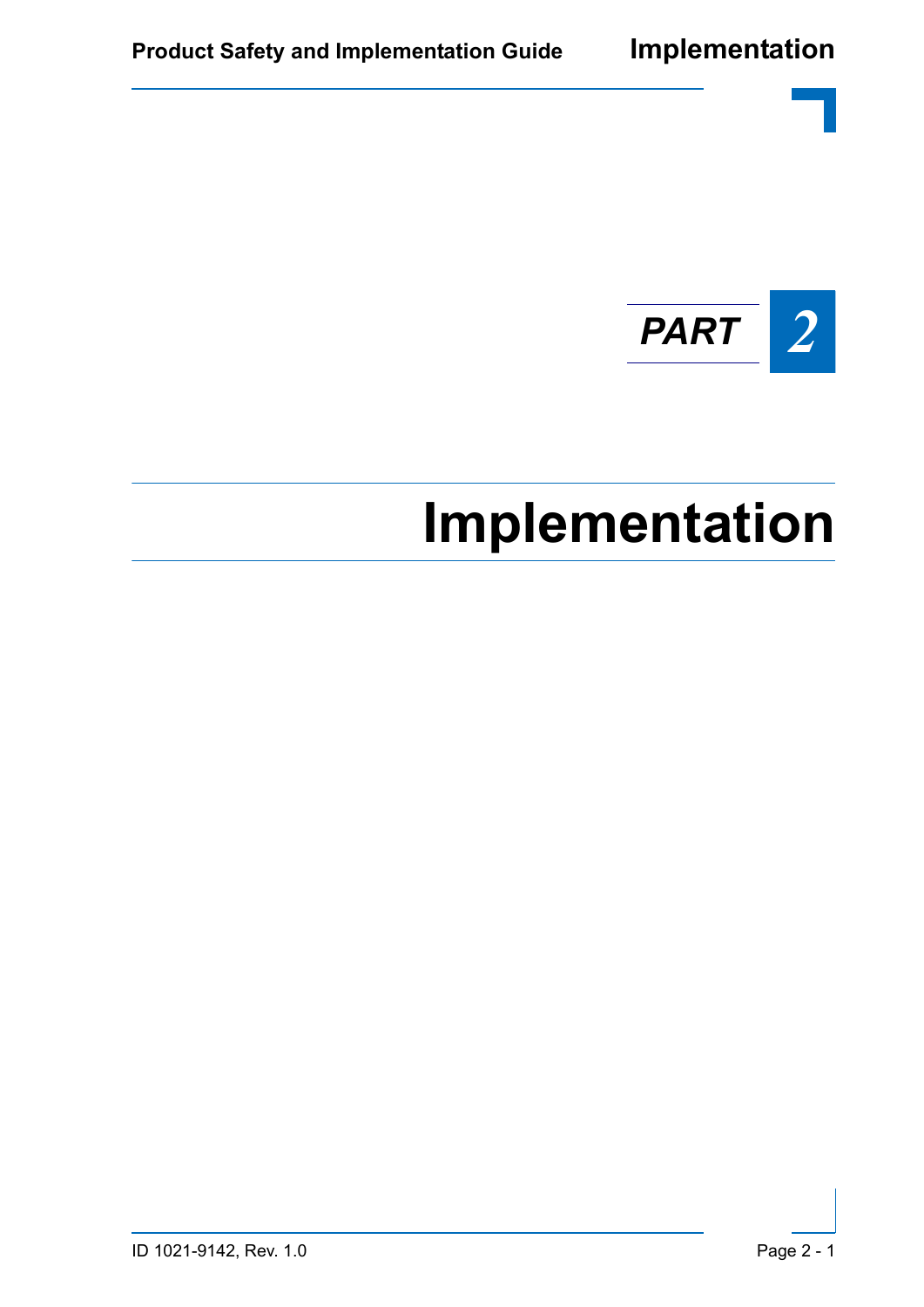

This page has been intentionally left blank.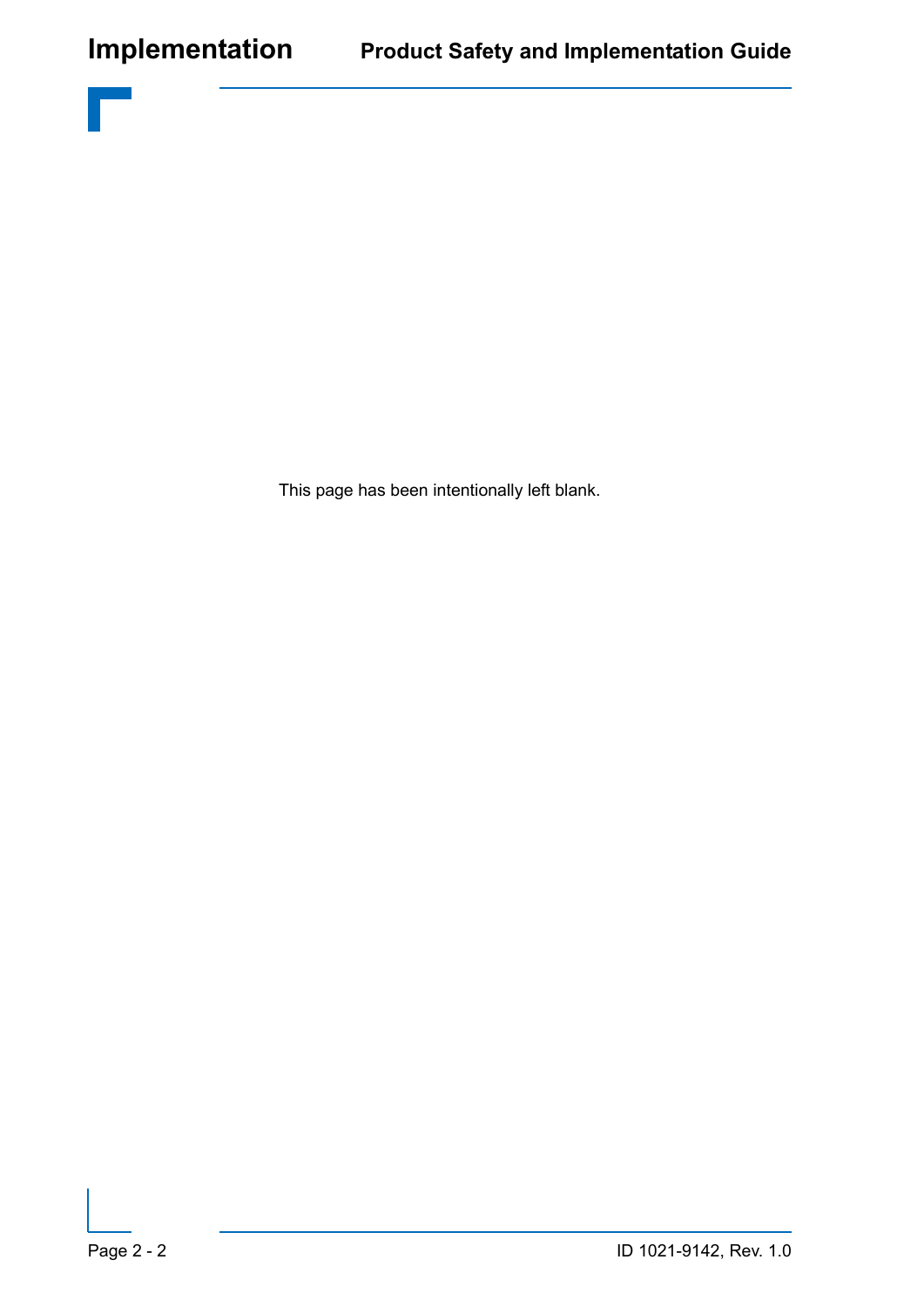## **1. General**

## **1.1 About This Guide**

This guide is intended to familiarize users with implementation requirements for Kontron products.

## **1.2 Topic Clarification**

In the event a topic is not addressed in this guide or requires further clarification, contact Kontron's Technical Support for assistance before proceeding with any further implementation activities.

## **2. Compliance**

Failure to comply with the implementation information and instructions provided by this guide can result in damage to the involved equipment, or improper operation of the product or system in which the product is installed.

## **3. Disclaimer**

Kontron disclaims any liabiility for damages to equipment or other losses incurred as a result of non-compliance with the implementation information and instructions put forth in this guide.

## **4. Implementation Issue Listing**

The following table provides a overview of all implementation issues addressed in this guide. When an implementation issue document is revised, the appropriate entries in this table will be revised to reflect the current status of the document. The respective implementation issues are attached as separate documents to this guide and are to be considered as part of this guide and the product documentation.

#### **Table 1: Implementation Issue Document Listing**

| <b>PUB ID</b>                             | <b>REV</b> | DOI / DOR | <b>SUBJECT / REMARKS /</b> |
|-------------------------------------------|------------|-----------|----------------------------|
| $1021 - 9142$ .B-1   1.0   I - 06.02.2008 |            |           | Thermal (initial issue)    |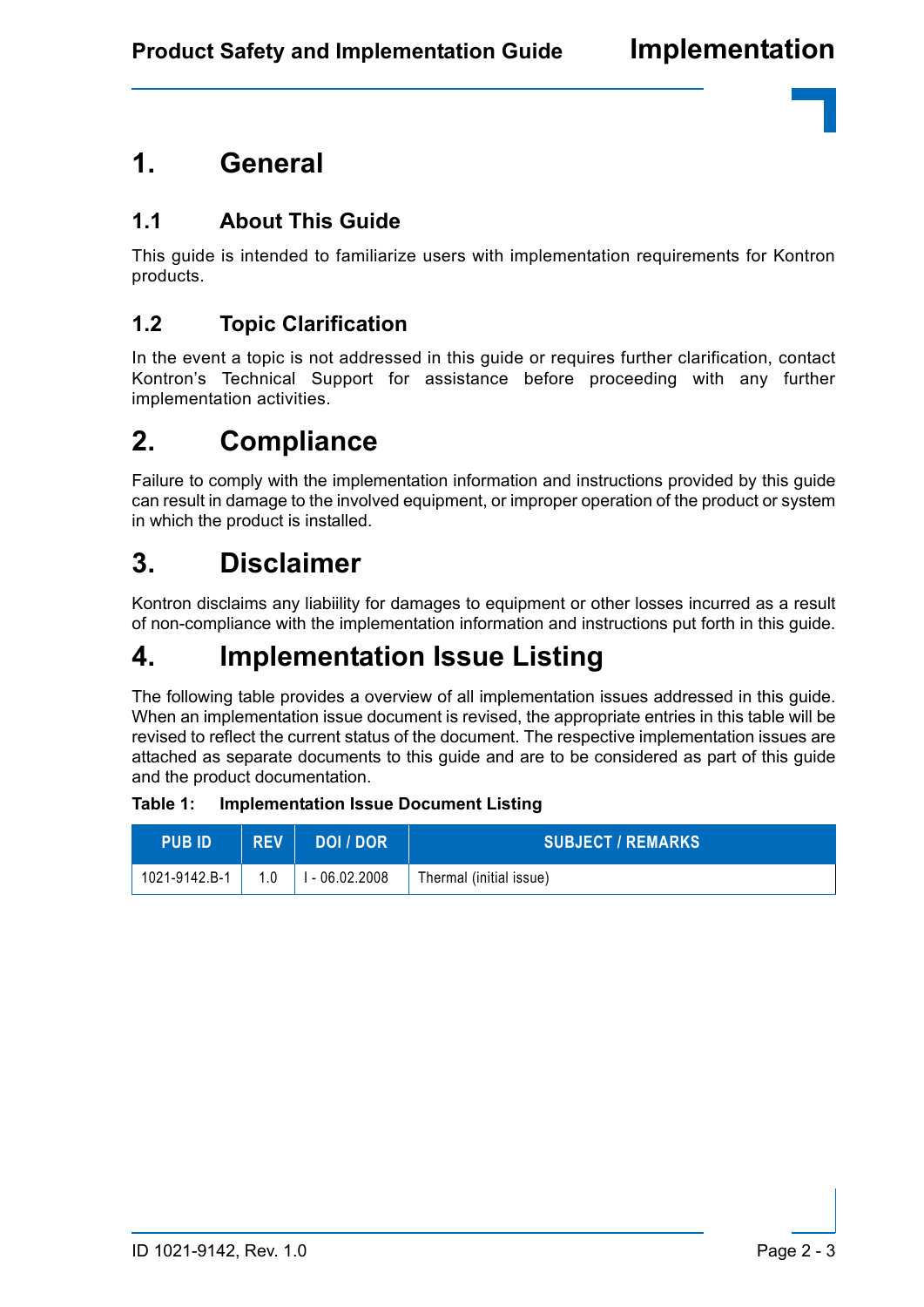

This page has been intentionally left blank.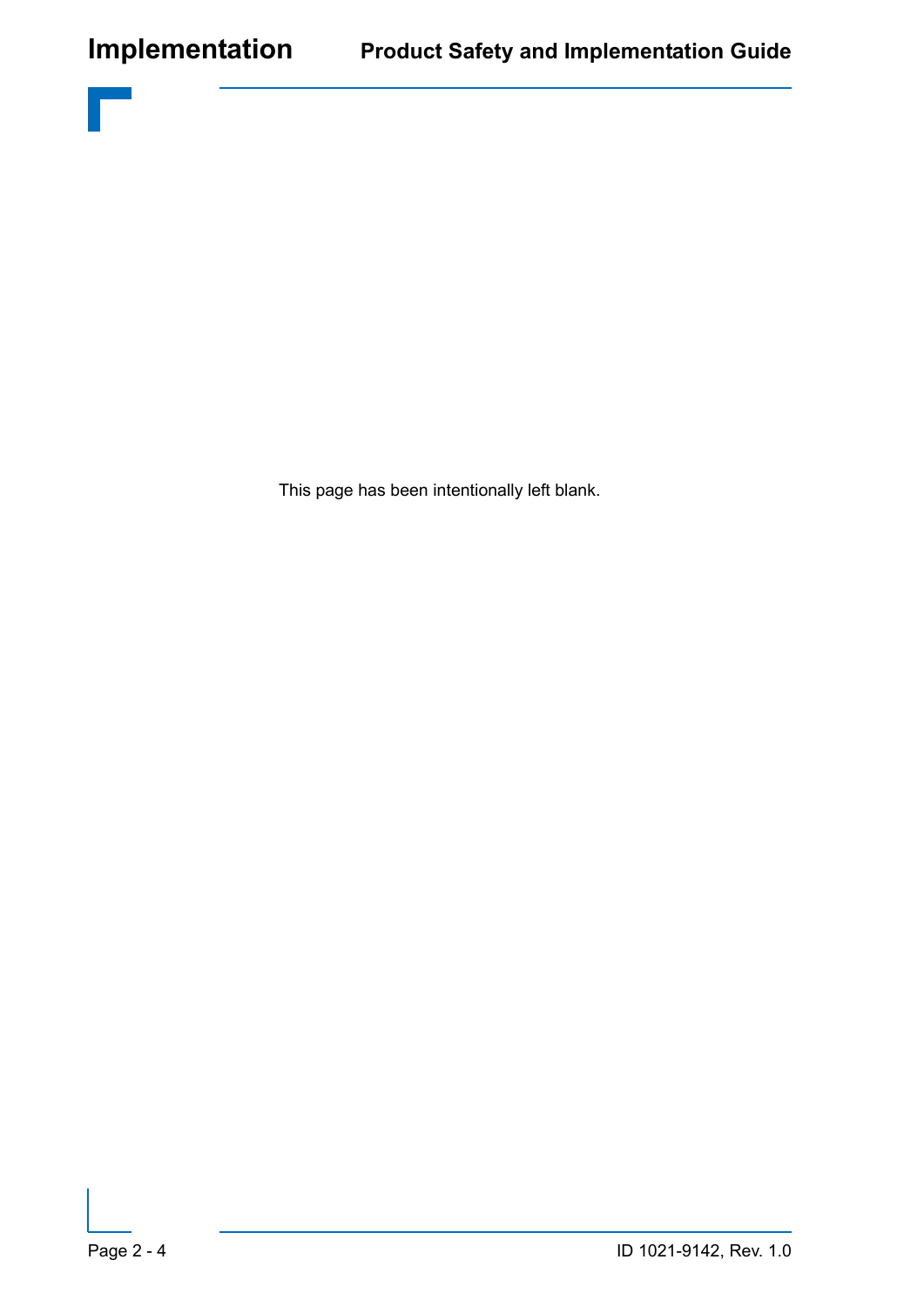

# **Attachments**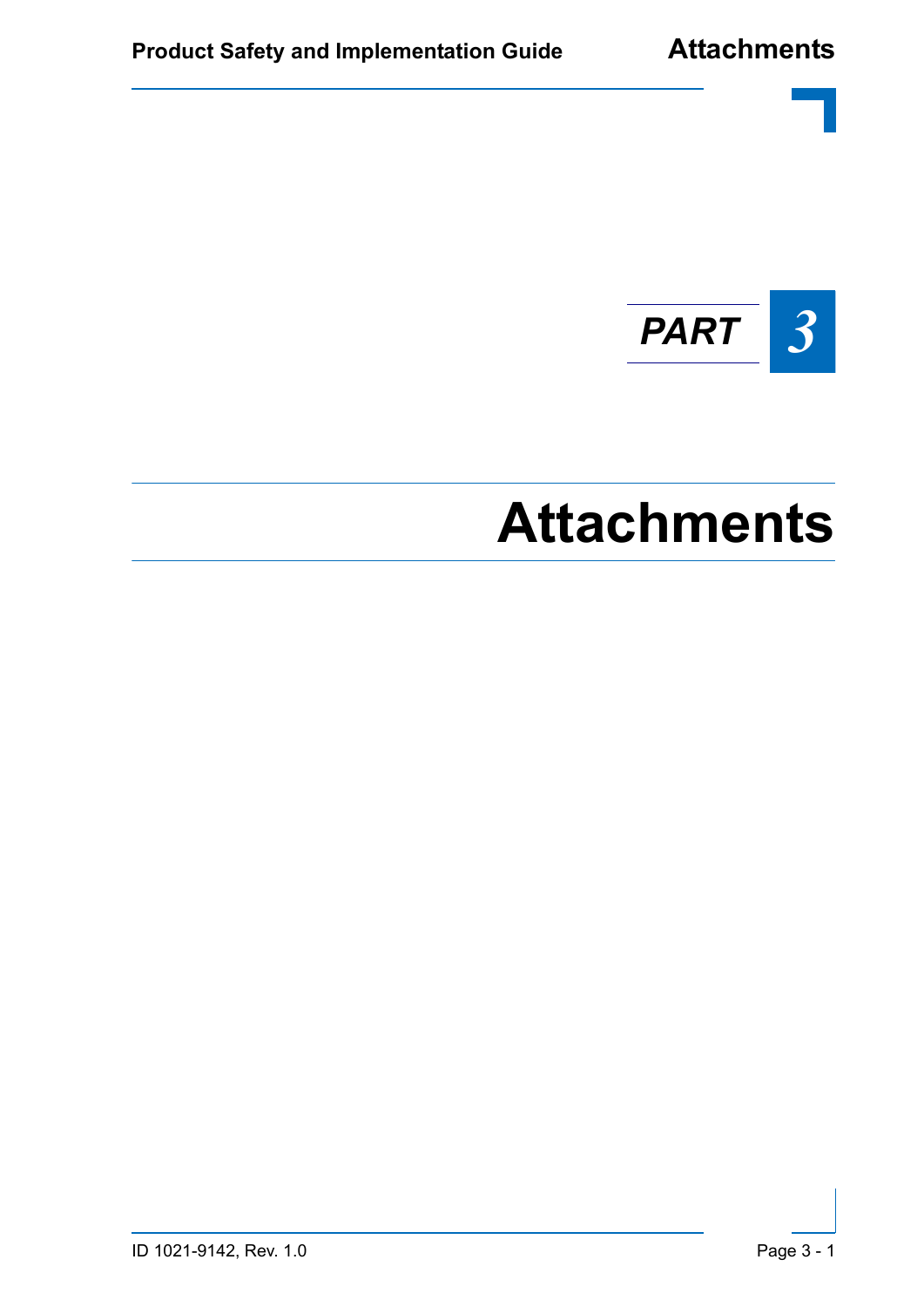

This page has been intentionally left blank.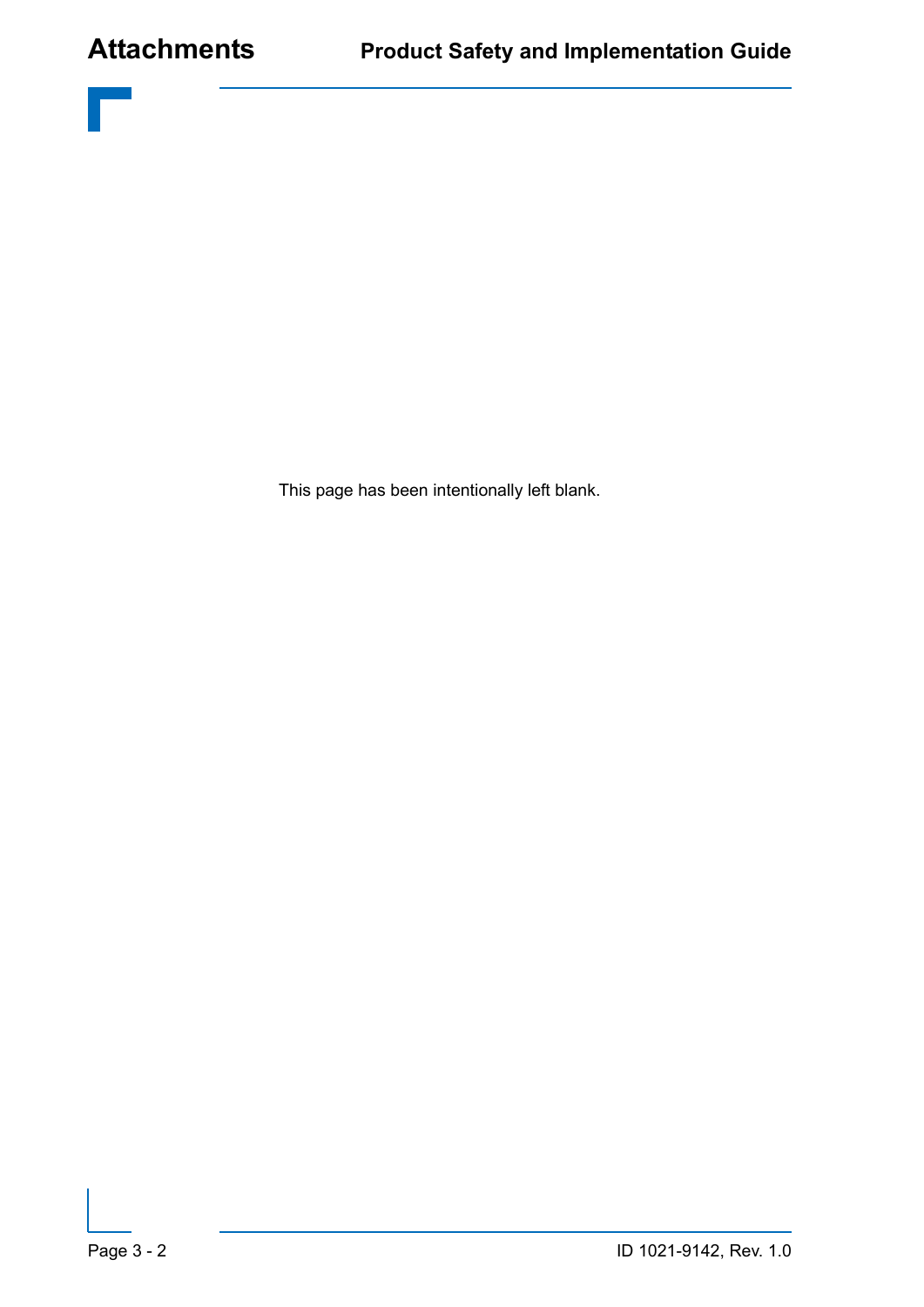## Implementation **Issue**

# $B-1$ **Thermal**

## **Table of Contents**

| $\mathcal{I}$ . |     |       |  |  |
|-----------------|-----|-------|--|--|
| 2.              |     |       |  |  |
| 3.              |     |       |  |  |
| 4.              |     |       |  |  |
| 5.              |     |       |  |  |
| 6.              |     |       |  |  |
|                 |     |       |  |  |
|                 |     | 6.1.1 |  |  |
|                 |     | 6.1.2 |  |  |
|                 |     | 6.1.3 |  |  |
|                 |     | 6.1.4 |  |  |
|                 | 6.2 |       |  |  |
|                 | 6.3 |       |  |  |
|                 | 6.4 |       |  |  |
|                 | 6.5 |       |  |  |
|                 | 6.6 |       |  |  |
|                 | 6.7 |       |  |  |
|                 | 6.8 |       |  |  |
|                 | 6.9 |       |  |  |
|                 |     |       |  |  |
|                 |     |       |  |  |
|                 |     |       |  |  |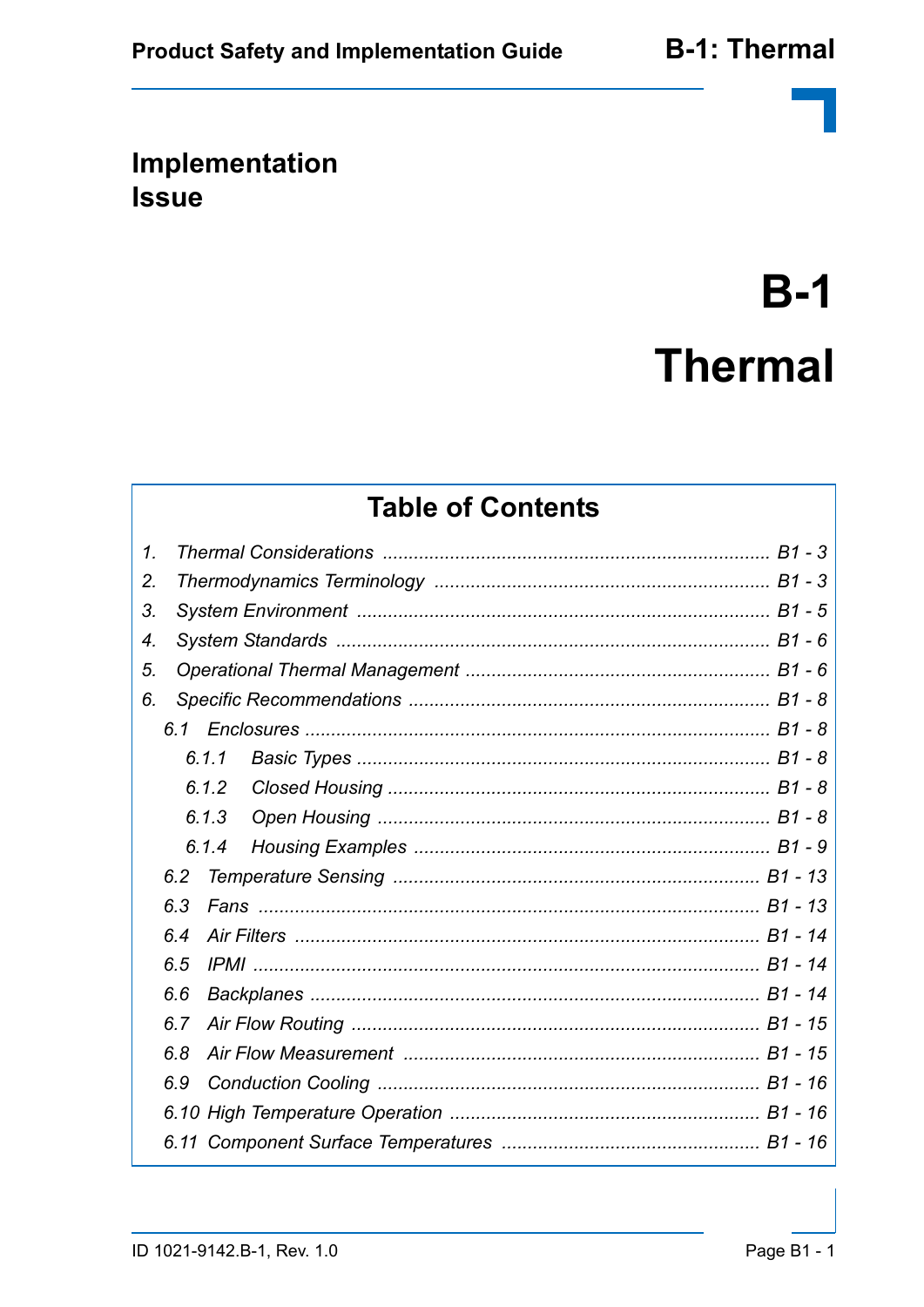

This page has been intentionally left blank.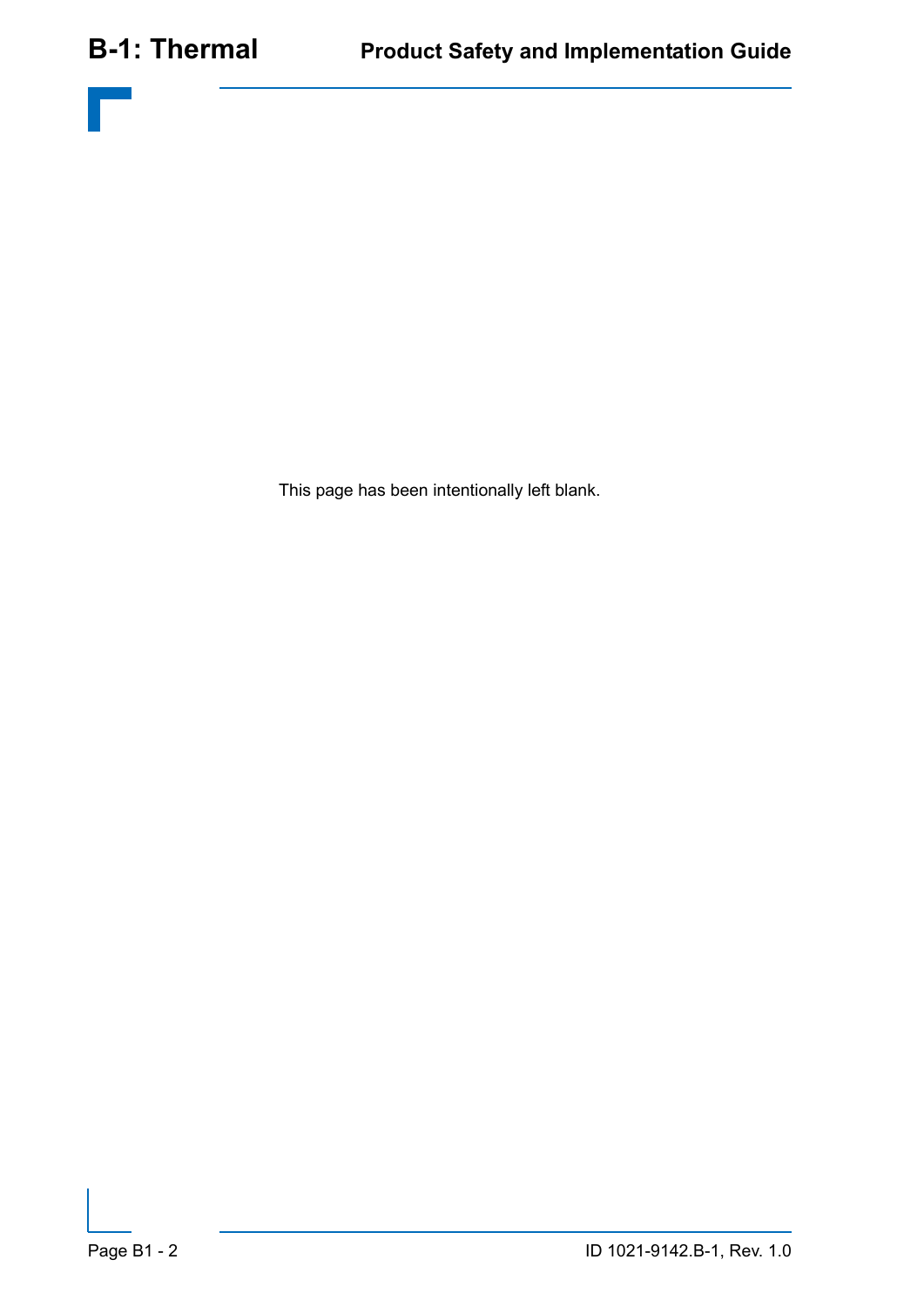## **1. Thermal Considerations**

Kontron products are designed to be operated in a wide range of thermal environments. Basic thermal management mechanisms have been incorporated, and, depending on the application requirements, there are configurations available which should satisfy most situations. Still it is necessary for system integrators to be aware of certain concepts and capabilities when projecting overall system thermal management. The following provides more detailed information concerning aspects that must be considered before the product is integrated in an application system.

## **2. Thermodynamics Terminology**

In order to facilitate understanding the factors involved in the thermal considerations being discussed here, the following definitions are provided.

| <b>TERM</b>                | <b>DEFINITION</b>                                                                                                                                                                                                                                                                                                             |
|----------------------------|-------------------------------------------------------------------------------------------------------------------------------------------------------------------------------------------------------------------------------------------------------------------------------------------------------------------------------|
| Heat                       | The thermal energy of a body.                                                                                                                                                                                                                                                                                                 |
| Cooling                    | 1. Reduction of the temperature of a body.<br>2. The transfer of heat (thermal energy) from a body to another body or a fluid (liq-<br>uid or gas).                                                                                                                                                                           |
|                            | Cooling is a somewhat relative term when applied to systems which generate heat<br>due to the continuous application of external energy. In general, continuous oper-<br>ation without "cooling" would lead ultimately to the destruction of board compo-<br>nents.                                                           |
|                            | With cooling, however, board components are allowed to operate within a range of<br>higher temperatures than would otherwise be possible. Cooling in this case means<br>maintaining a working temperature that does not exceed the specified maximum<br>operating level.                                                      |
| Conduction                 | The cooling of a body by means of direct contact with another body whose temper-<br>ature is lower.                                                                                                                                                                                                                           |
|                            | Modern industrial computers employ heat sinks as their primary thermal interface<br>with board/module components. This interface uses conduction to transfer thermal<br>energy to the heat sink. Secondary cooling is then achieved either by conduction<br>or convection.                                                    |
| Convection                 | The cooling of a body by means of the use of a fluid (liquid or gas) whose temper-<br>ature is lower.                                                                                                                                                                                                                         |
|                            | Convectional cooling always requires that some fluid is moved over a body and<br>that the fluid temperature is lower than that of the body to be cooled.                                                                                                                                                                      |
| Free or Natural Convection | Free or natural convection relies on the buoyancy of the fluid caused by the trans-<br>fer of heat from the body to be cooled to the fluid. This results in a very minimal<br>amount of fluid flow which, depending on the temperature of the fluid and the<br>amount of fluid available, may be sufficient to cool the body. |
| <b>Forced Convection</b>   | Forced convection relies on the forceful movement of a fluid across a body caused<br>by the application of external energy. In most cases, the fluid would be ambient air<br>which is forced over the board/module.                                                                                                           |

### **Table 1: Thermodynamics Terminology Definitions**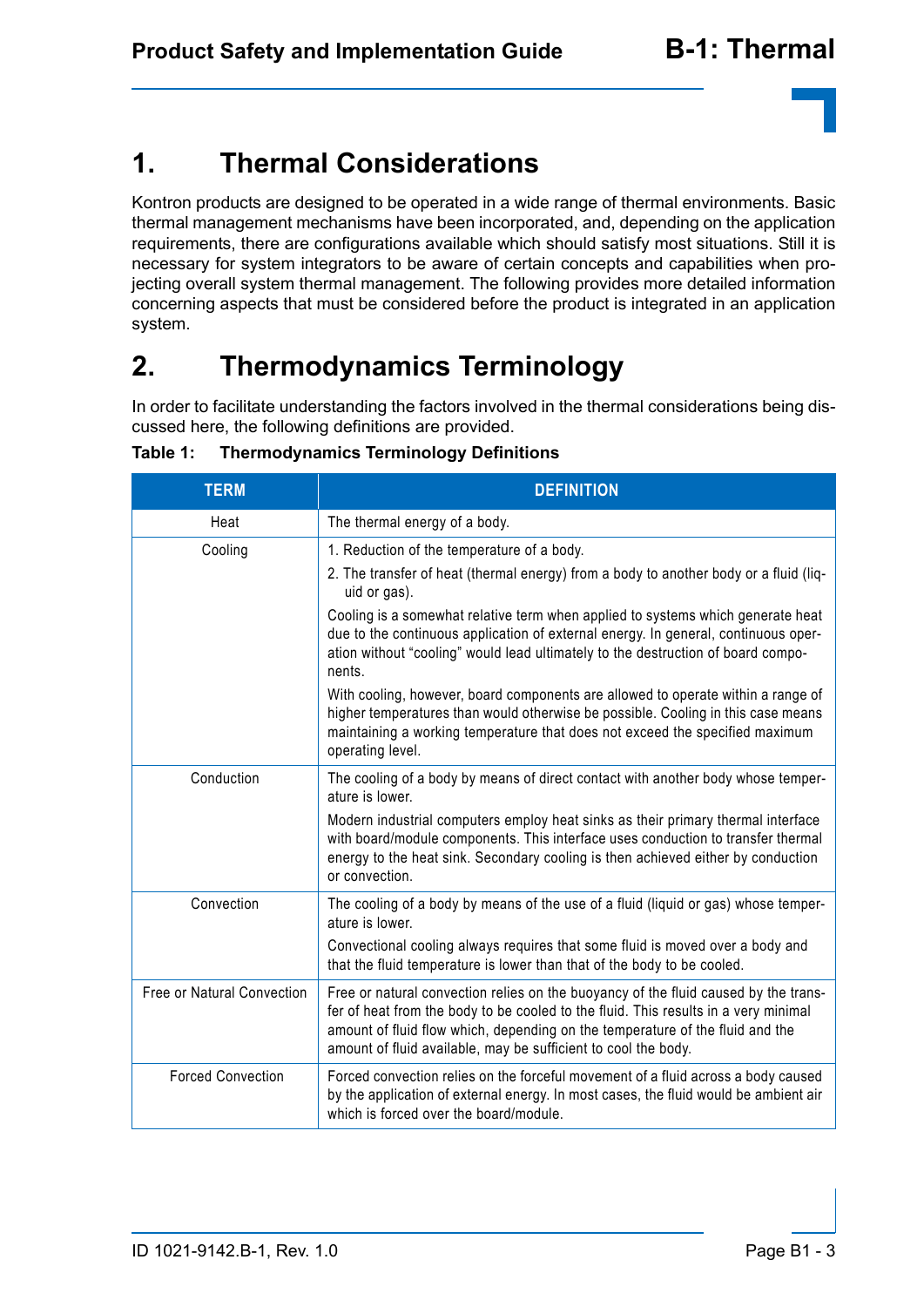**Table 1: Thermodynamics Terminology Definitions**

| <b>TERM</b>             | <b>DEFINITION</b>                                                                                                                                                                                                                                                                                                                                                                                                                                                                                                                                          |
|-------------------------|------------------------------------------------------------------------------------------------------------------------------------------------------------------------------------------------------------------------------------------------------------------------------------------------------------------------------------------------------------------------------------------------------------------------------------------------------------------------------------------------------------------------------------------------------------|
| Radiation               | The transfer of heat from a body by means of thermal radiation.<br>Radiation as a means of cooling is not normally feasible with industrial computer<br>systems.                                                                                                                                                                                                                                                                                                                                                                                           |
| Ambient Air             | The air occupying the immediate space surrounding a body to be cooled.<br>For cooling to take place using ambient air, the ambient air must pass over the<br>body to be cooled and the ambient air temperature must be lower than that of the<br>body to be cooled.                                                                                                                                                                                                                                                                                        |
| Ambient Air Temperature | The temperature of the ambient air surrounding the body to be cooled.<br>When applied to convectional cooling, it is the temperature of the ambient air<br>directly prior to its flowing over the body to be cooled.                                                                                                                                                                                                                                                                                                                                       |
| Air Flow                | Movement of ambient air across a body to be cooled.<br>The flow of ambient air is critical to convectional thermal management in particular<br>if the ambient air is recycled (reflowed over the body to be cooled). Continuous<br>recycling without cooling of the ambient air will quickly lead to overheating.<br>In addition, the cooling effect of air flow in itself is limited. It requires a minimum<br>velocity in order to have any cooling effect at all, and above a given velocity no<br>further increase in real cooling effect is achieved. |
| <b>Heat Spreader</b>    | A mechanism to achieve a rapid transfer of heat away from one body to another.                                                                                                                                                                                                                                                                                                                                                                                                                                                                             |
| <b>Heat Sink</b>        | A mechanism to achieve a (rapid) transfer of heat away from a body and to act as<br>a transport medium to another body or fluid.                                                                                                                                                                                                                                                                                                                                                                                                                           |
| <b>Heat Pipe</b>        | A special form of heat spreader which employes both conduction and convection<br>in a discrete body to achieve a rapid transfer of heat from one body to another or<br>to a fluid.                                                                                                                                                                                                                                                                                                                                                                         |
| Fan-Less                | Fan-less is used to describe a board or module which does not have a cooling fan<br>directly attached to it.<br>It DOES NOT MEAN that the board or module does not require some form of addi-<br>tional cooling (e.g. external system fan, air conditioning, conduction cooling, etc).                                                                                                                                                                                                                                                                     |
| Passive Heat Sink       | The term passive heat sink is used to describe a heat sink which does not have a<br>cooling fan directly attached to it.<br>It DOES NOT MEAN that some form of additional cooling is not required. In most<br>cases, forced-convection cooling is required for products with this type of heat<br>sink.                                                                                                                                                                                                                                                    |
| <b>TDP</b>              | Thermal Design Power (TDP): TDP is determined by the CPU manufacturer and is<br>defined as the typical maximum power consumption that needs to be considered<br>when specifying thermal management (cooling) requirements for a CPU. It is not<br>the maximum power that a CPU may consume.                                                                                                                                                                                                                                                                |
| Housing                 | An enclosure for system components.                                                                                                                                                                                                                                                                                                                                                                                                                                                                                                                        |
| Shelf                   | A special type of housing which provides an enclosure for system components<br>which can be installed in a chassis (cabinet).                                                                                                                                                                                                                                                                                                                                                                                                                              |
| Chassis                 | A special type of housing which provides an enclosure for shelves. Normally this is<br>an equipment cabinet which is designed to accommodate at least two shelves.<br>The chassis usually provides for interconnection cable routing, air flow routing,<br>and other functions not provided by the shelves.                                                                                                                                                                                                                                                |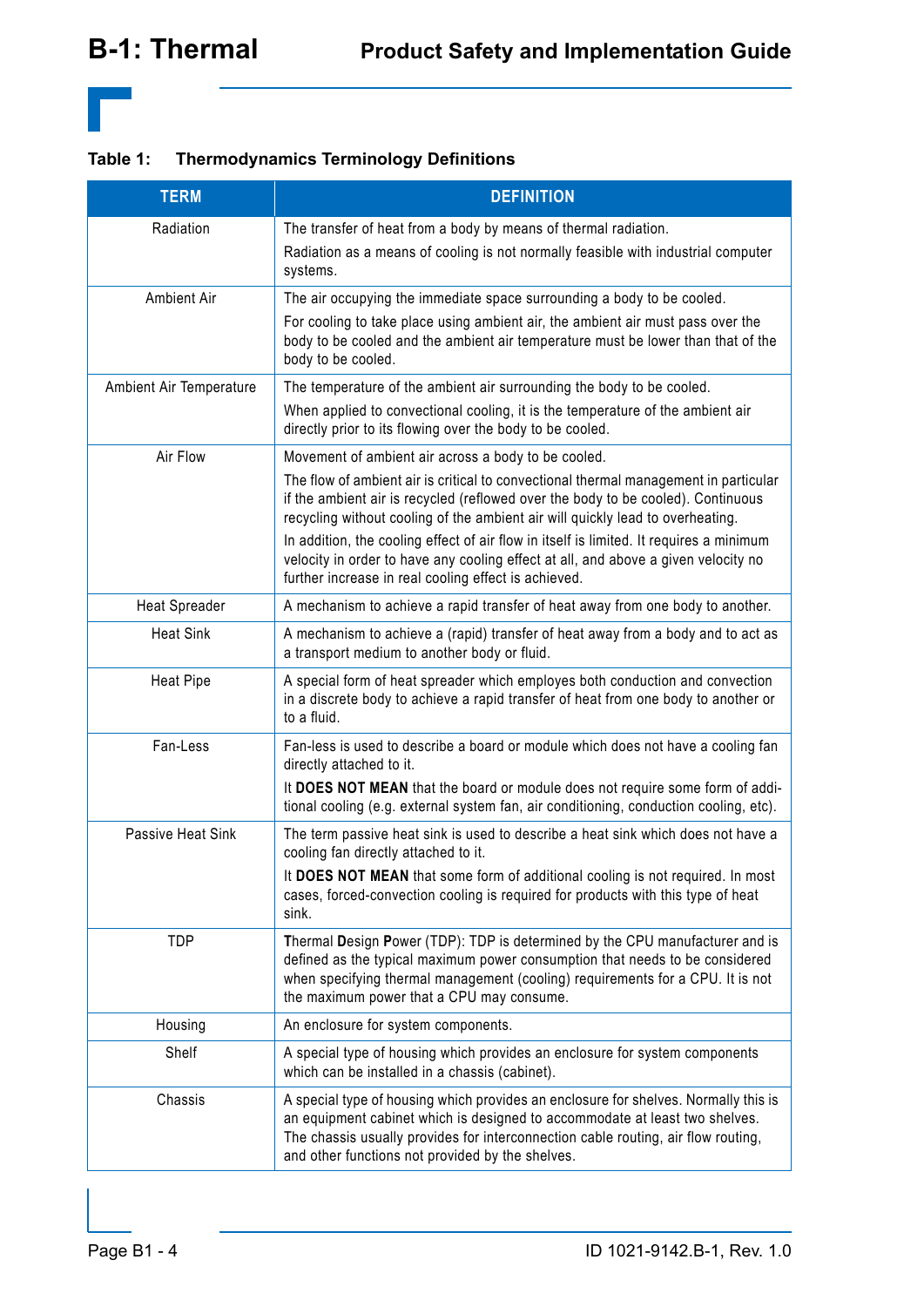## **3. System Environment**

Unless otherwise specified, all Kontron products, boards as well as systems, are designed for an immediate environment of ambient-air forced-convection cooling. Kontron supplies operating temperature specifications for all of its products and, for particular products, air-flow-rate verses ambient-air temperature charts to aid in the determination of basic thermal management requirements. Figure 1 is an example of such a chart in a product user guide.

Thermal management, however, is a function of many requirements and restrictions which must be satisfied when designing and implementing a system. Not only the individual components must be considered, the application as well as the immediate and secondary environments also play major roles.

Starting with the packaging of individual components in an open or closed housing, the provision of a cooling medium is the first consideration. If a closed chassis is required, the immediate environment must provide some form of conduction cooling and the components involved must be capable of being cooled conductively. If conductional cooling is to be implemented, a comprehensive empirical thermal design analysis and verification must be performed prior to implementation to ensure safe and proper operation.

If components are packaged in an open chassis, forced-convection cooling may or may not be required. This will depend on the components involved and the capability of the immediate system environment to support adequate free-convection cooling. In most cases, however, a specified minimum amount of ambient-air forced-convection cooling will be necessary.

Application thermal design is and remains the responsibility of the system designer or integrator. Kontron has, however, a vested interest in the successful integration of its products and is ready to provide assistance as required. For further information, please contact Kontron Technical Support: e-mail: support@kontron-modular.com; telephone: +49(8341)803-333.



#### **Figure 1: Sample Airflow Chart**

The thermal design power (TDP) curves shown on this chart are representive for an expected maximum load (75% TDP) and a typical maximum load (100% TDP).

The shaded area is the product's operational envelope for the TDPs indicated. Operation of the product outside of the envelope is not permitted.

The recommended maximum operating ambient air temperature is 60°C (as indicated by the shaded area) above which the product should not be operated no matter what the application load is.

This chart indicates that provided sufficient airflow is available the product can be operated at 100% TDP up to almost 60°C ambient air temperature.

\* Refer to section 6.8 for further information on airflow measurement.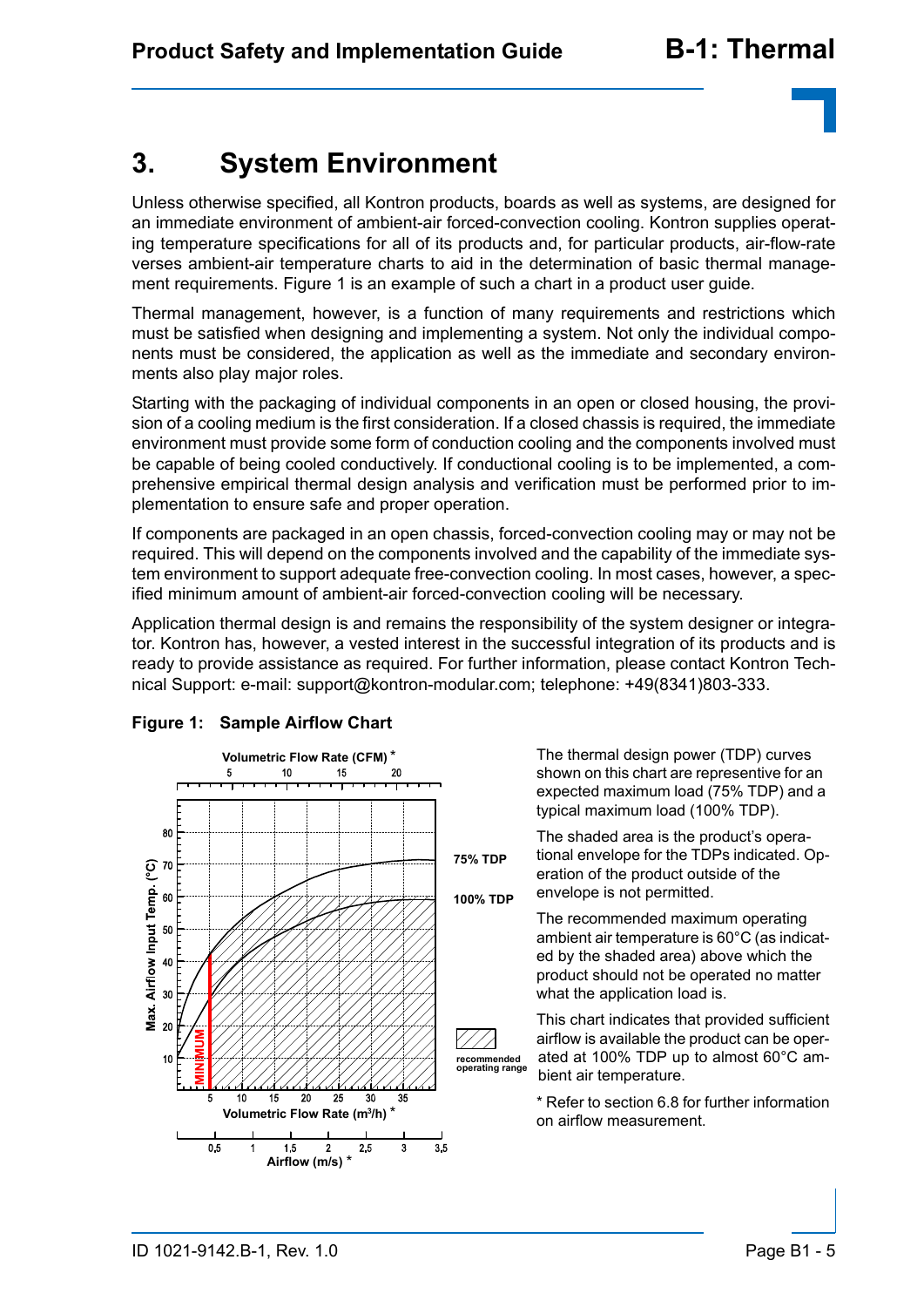

## **4. System Standards**

Depending of the basic type of product (VME, CPCI, ATCA, AMC, and µTCA) there are standardized specifications for various aspects of thermal management. These range from the basic board layout and components to requirements on system chassis and shelves.

In any event, the mechanical design of a system should take into consideration the applicable specification for the product type involved in order to achieve the best possible compatibility of all system components.

The following table lists basic specifications for various types of products.

| <b>TYPE OF PRODUCT</b>      | <b>APPLICABLE SPECIFICATIONS</b>                     |
|-----------------------------|------------------------------------------------------|
| <b>VME</b>                  | ANSI/VITA                                            |
| <b>CPCI</b>                 | PICMG 2.0                                            |
| <b>ATCA</b>                 | PICMG 3.0<br>CP-TA                                   |
| AMC                         | AMC.0 (PICMG)                                        |
| µTCA                        | MicroTCA (PICMG)                                     |
| VME, CPCI, ATCA, AMC, µTCA  | IPMI (Intel)                                         |
| VME, CPCI                   | ARINC 404A, VITA 30.1, MIL-C-38999,<br>MIL-STD-91403 |
| <b>EQUIPMENT, BUILDINGS</b> | NEBS, ETSI                                           |

#### **Table 2: System Standards**

## **5. Operational Thermal Management**

Operational thermal management not only includes basic maintainenance of operational temperatures, it can also address temporary performance requirements as well as exceptional situations which are not within the foreseen operating envelope. This can range from short term performance increases after which performance is reduced until the system is again with the operational envelope to a longer term operational temperature increase at the cost of reduced performance.

Because no two applications or application environments are the same, system integrators should take full advantage of all of the capabilities provided to insure the maximum reliability, availability, and operational safety. As most applications have a reasonable amount of thermal flexibility, it is normally possible to define a satisfactory operational environment.

In the event of any uncertainties or more stringent requirements, please contact Kontron Support for further assistance.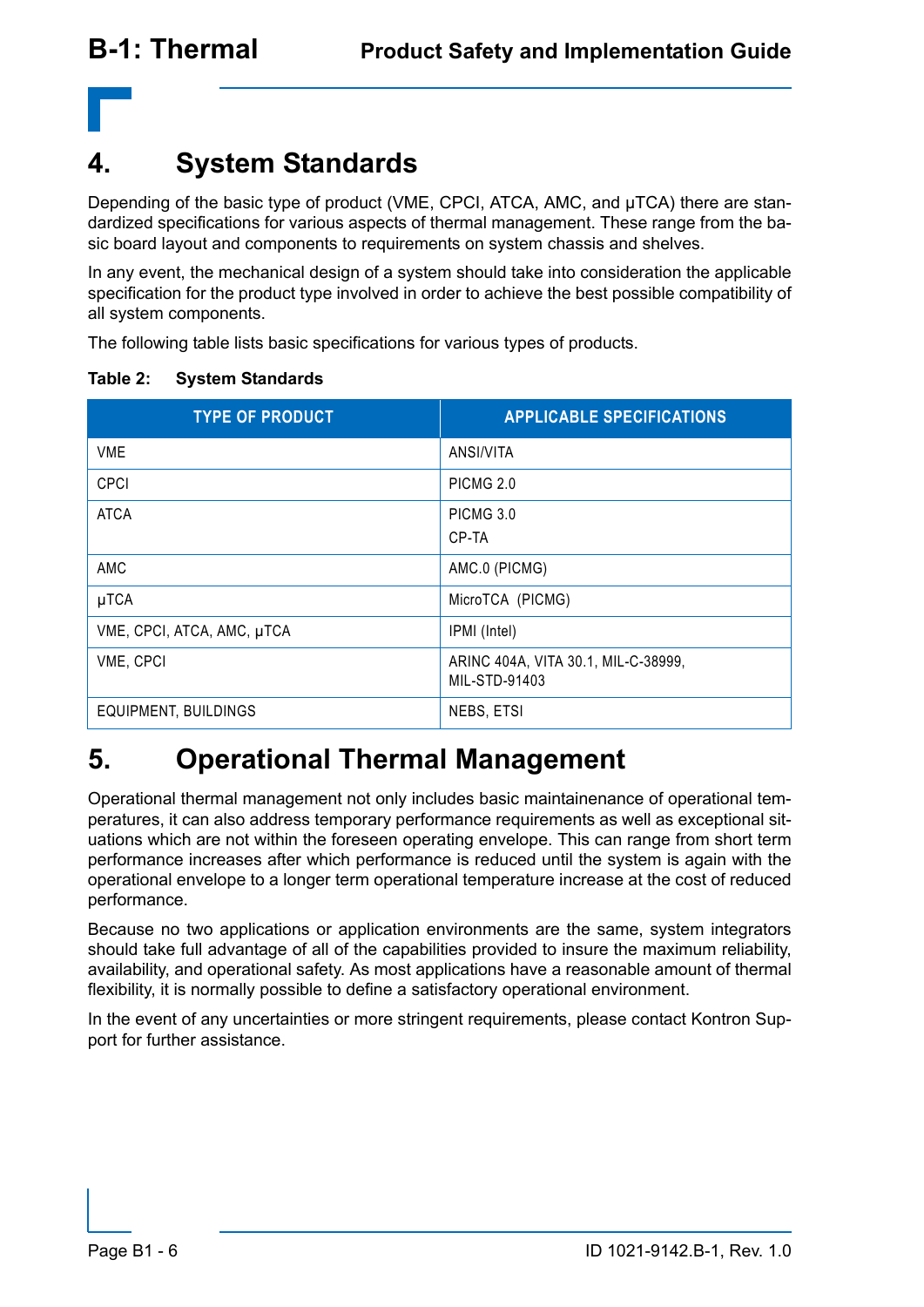The following figure illustrates a situation where a system is operated at 40° C and an Airflow of 2 m/s. OP 1 assumes operation at ca. 60% TDP which for this application would be the normal operating load. OP 2, for example, indicates that it would be possible to increase the load to 85% TDP and still be within the permissible operating range.



#### **Figure 2: Operating Range Example**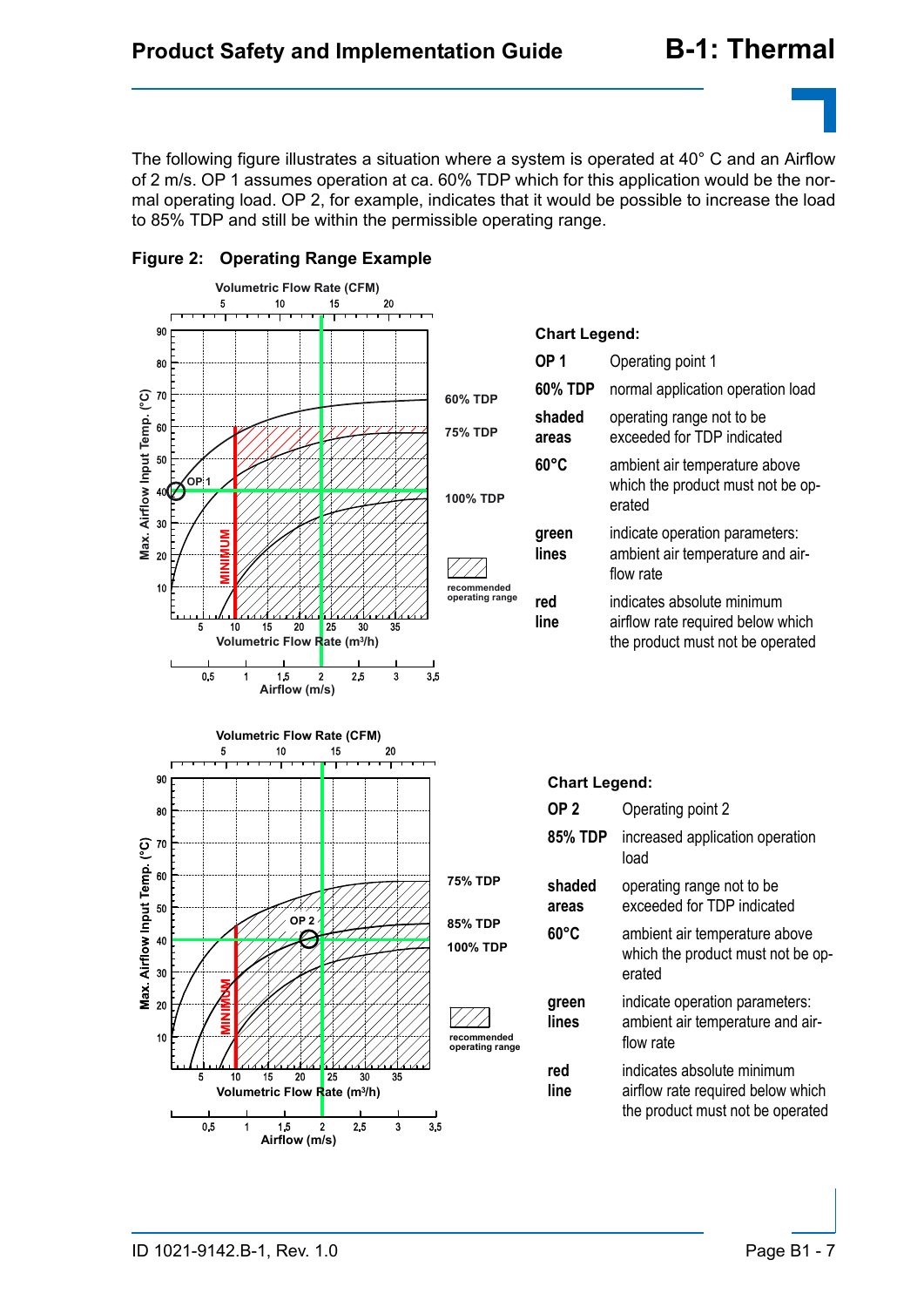

## **6. Specific Recommendations**

## **6.1 Enclosures**

### **6.1.1 Basic Types**

Industrial computer enclosures fall into two basic categories:

- closed housing, and
- open housing.

Use of a closed housing requires special consideration with regards to thermal management as the means of transferring heat from internal components to the outside world is restricted and can be quite complex in comparison with an open housing.

In any event, system designers and integrators should contact Kontron Support for further assistance before implementing systems using closed housing.

### **6.1.2 Closed Housing**

As the name implies, this type of enclosure fully encloses its contents and seals it off from the surrounding environment. By design, the operational configuration precludes air flow into or out of the enclosure. Components installed in this type of enclosure must be capable of conduction cooling and the enclosure itself must also be provided with some form of cooling to ensure that the component's operational temperatures are not exceeded.

Failure to comply with these requirements will result in improper operation of the system and most likely in thermal damage to system components.

### **6.1.3 Open Housing**

Enclosures of this type are basically designed to permit ambient air circulation within the structure. Mechanically they are usually so designed that they support free as well as forced convection. They can range from relative simple designs with open bottom and open top to complex shelves with air channels and push/pull forced airflow.

The basic design criteria is, however, that the enclosure must be able to support the thermal energy dissipation requirements of the sum total of all components installed within the structure.

Kontron supplies thermal managment information for all of its products. This includes not only operating temperature ranges, but power dissipation requirements as well as supervision and control information which can be used to support a very comprehensive system thermal management concept.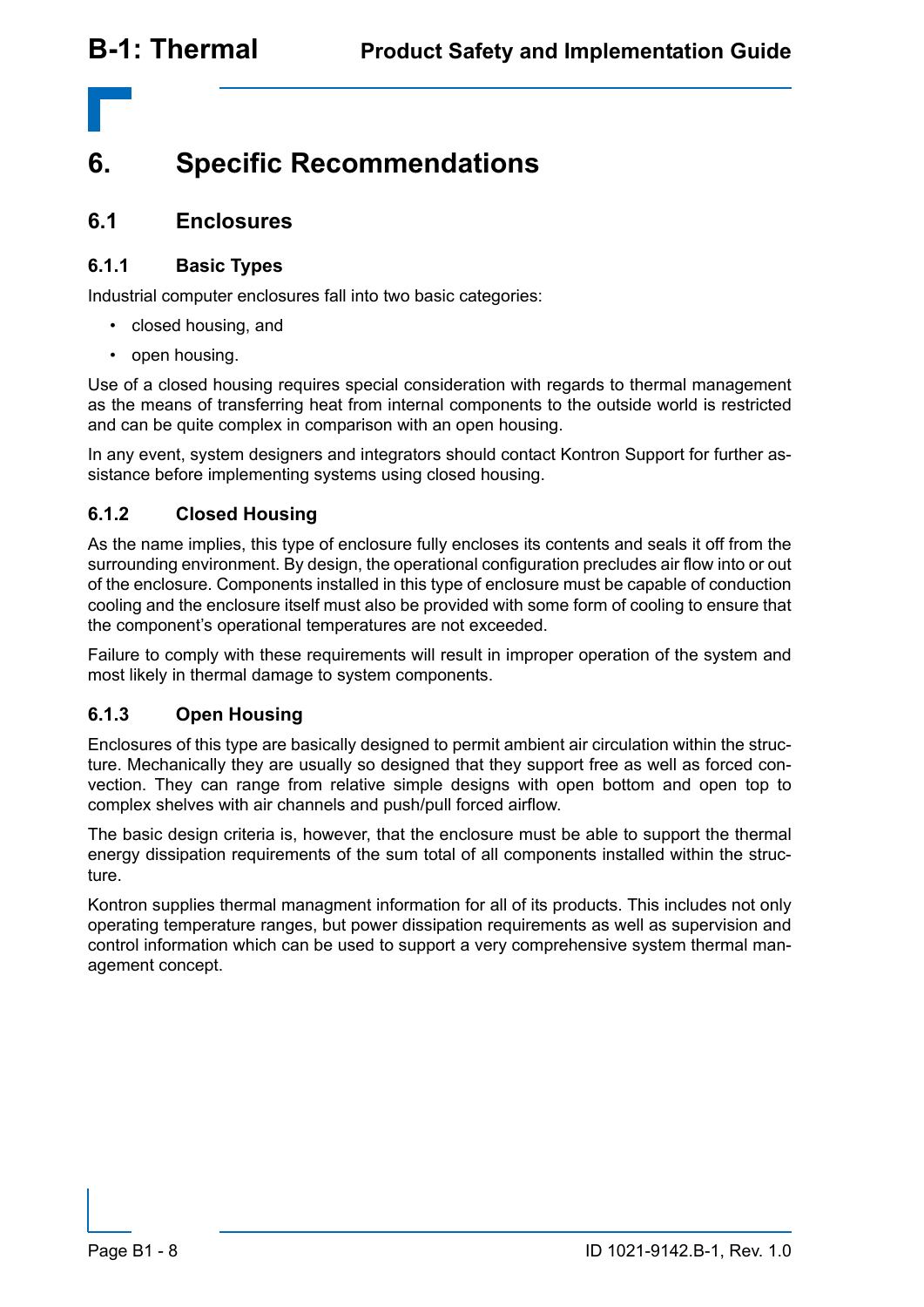

### **6.1.4 Housing Examples**

The following figures illustrate various type of component enclosures.

#### **Figure 3: Closed Housing, Convection Cooled Components**



This type of enclosure configuration does not provide for any form of convection cooling. There are no air ventilation holes and there is no provision for a fan to circulate air.

If an application requires this type of enclosure, the system designer or integrator bears the sole responsibility for its functioning and must verify that adequate component cooling is guraranteed before integration in an application.

#### *Warning!*



Kontron disclaims any and all liability for damages or improper operation resulting from use of its **convection** cooled products in the configuration indicated in Figure 3 above.

In any event, if such a configuration is required, contact Kontron technical support for assistance **before committing to the implementation** of this type of configuration.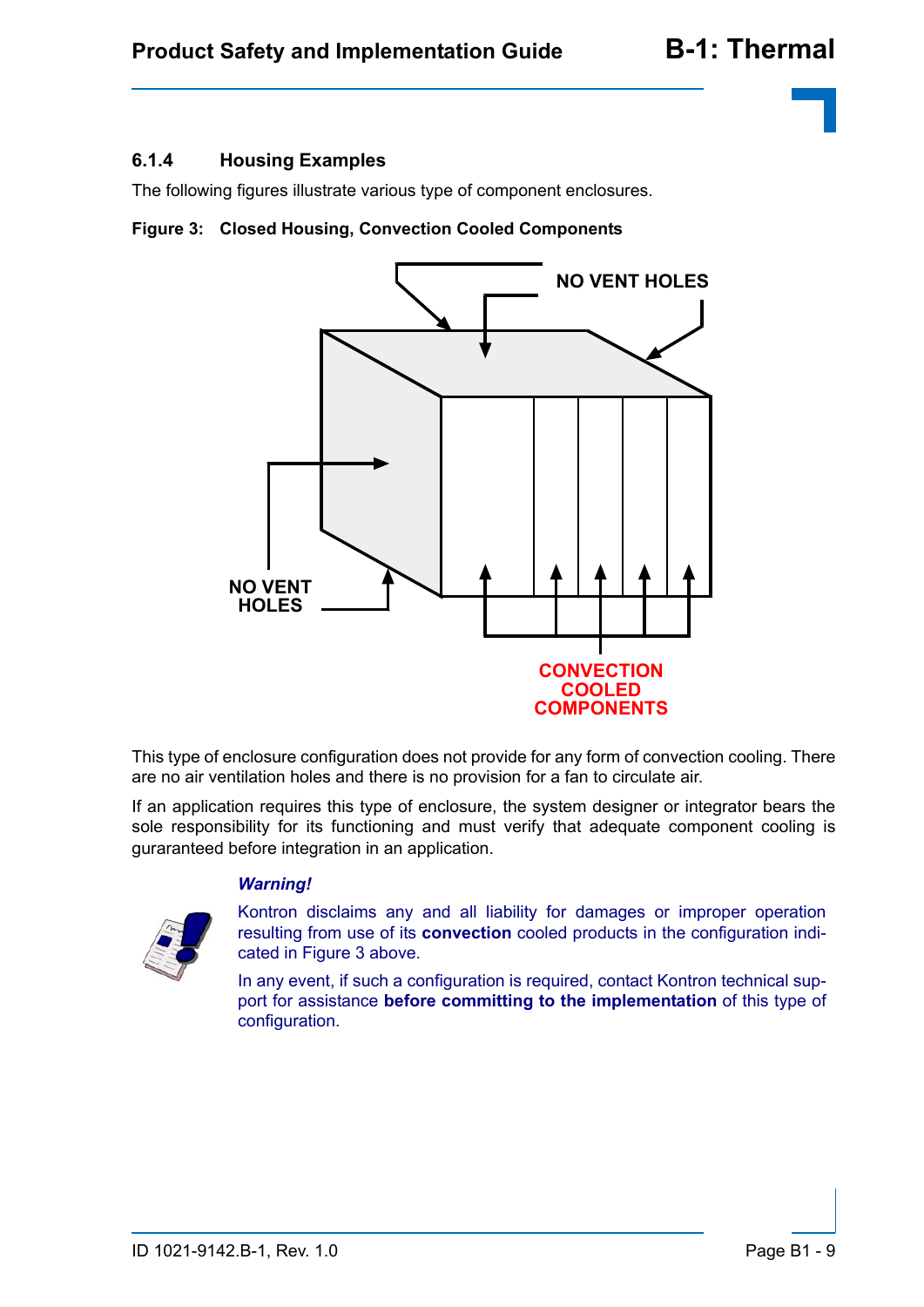

**Figure 4: Open Housing, Internal Convection Cooling**



This type of enclosure configuration provides for free as well as forced convection cooling. Forced-convection cooling can be achieved by installing a fan or fans underneath the enclosure or on top of it, or if required both underneath and on top.

For applications which use this type of enclosure, the system designer or integrator must verify that adequate component cooling is guraranteed before integration in the application. In particular, the ventilation openings or holes must be of sufficient size as not to obstruct air flow through the chassis.

#### *Warning!*



Kontron disclaims any and all liability for damages or improper operation resulting from use of its convection cooled products in systems which do not provide for adequate component cooling.

As cooling, in particular in high performance systems, is a critical operational factor, Kontron recommends contacting its technical support for assistance **before committing to the implementation** of this type of configuration.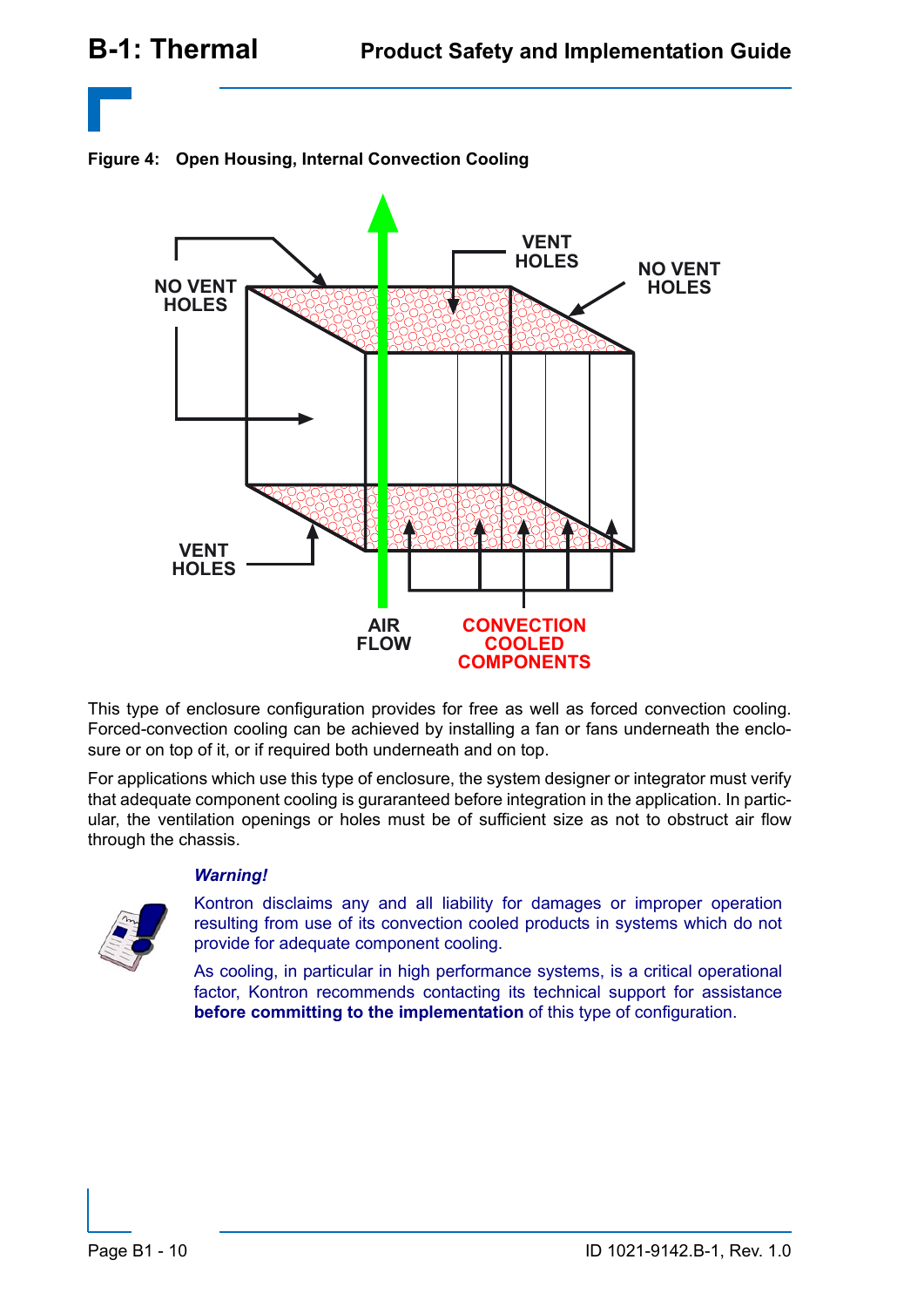

 $\mathbf{A}$  $\overline{\phantom{a}}$ 



### **Figure 5: Examples Of Convection Cooling Enclosures**

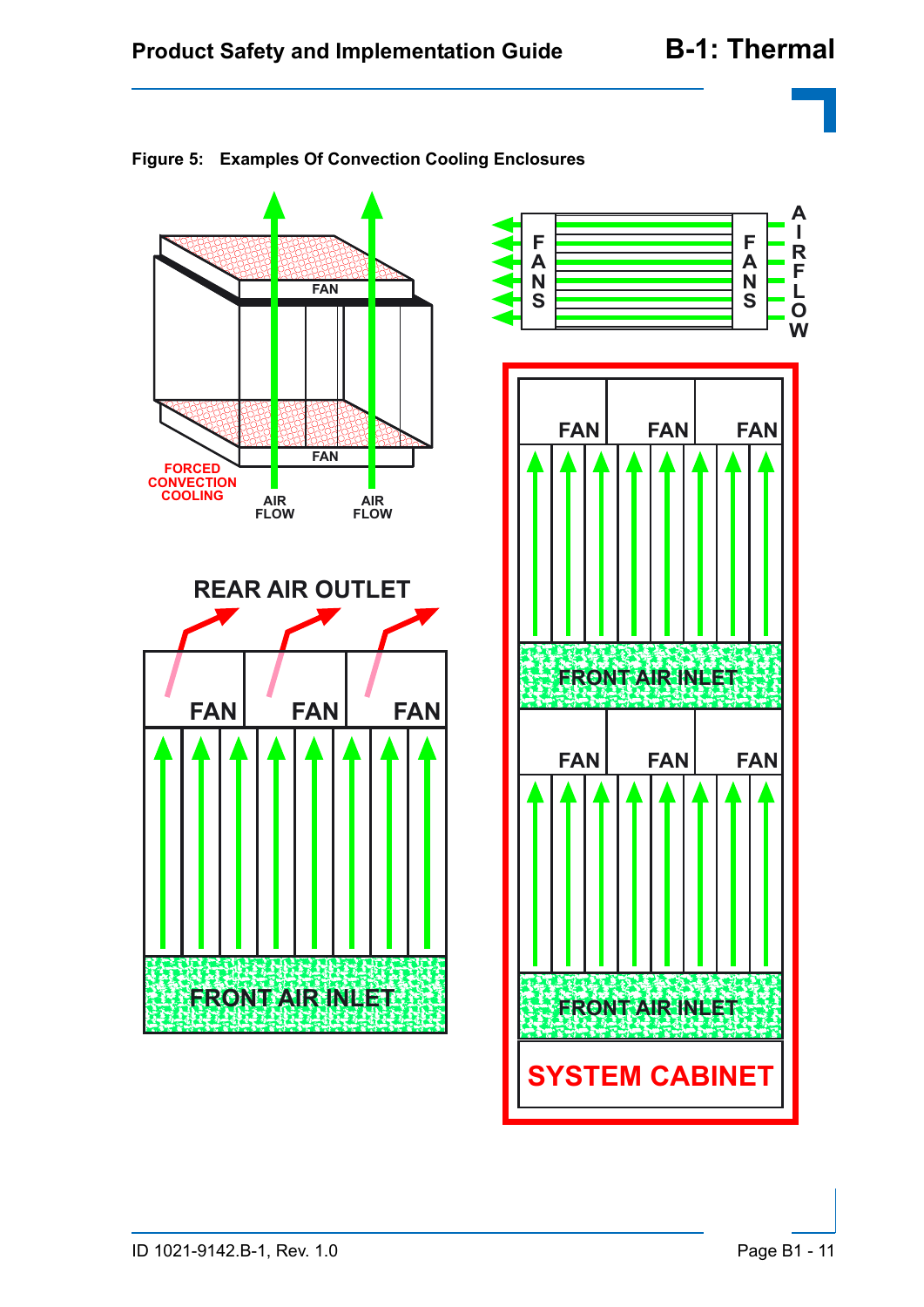

### **6.1.5 Application Example**

With the multitude of possible applcation requirements and system configurations it can be difficult to define a design that will guarantee satisfactory operation. The following figures illustrate a common pitfall and a way to avoid marginal performance.



**Figure 6: Typical Application Design Misconception**

Although the system enclosure is open in the above figure, there is not only practically no possibility of convection cooling (the application enclosure is "sealed" on all sides), there are other heat producing application components installed within enclosure. In addition, the system enclosure is so mounted (at the top of the application housing and no clearance above the housing for air circulation) that any cooling reserve remaining in the application is effectively exhausted.

As this type configuration is demonstrative for many applications, system designers and integrators must pay particular attention to air flow not only in the immediate environment, but also in the secondary environment. In the example above, providing for air flow to the system enclosure would only be the first step. The next would be to provide air flow into and out of the application enclosure. It might even be necessary to provide baffles or ducting in the application enclosure to ensure adequate cooling.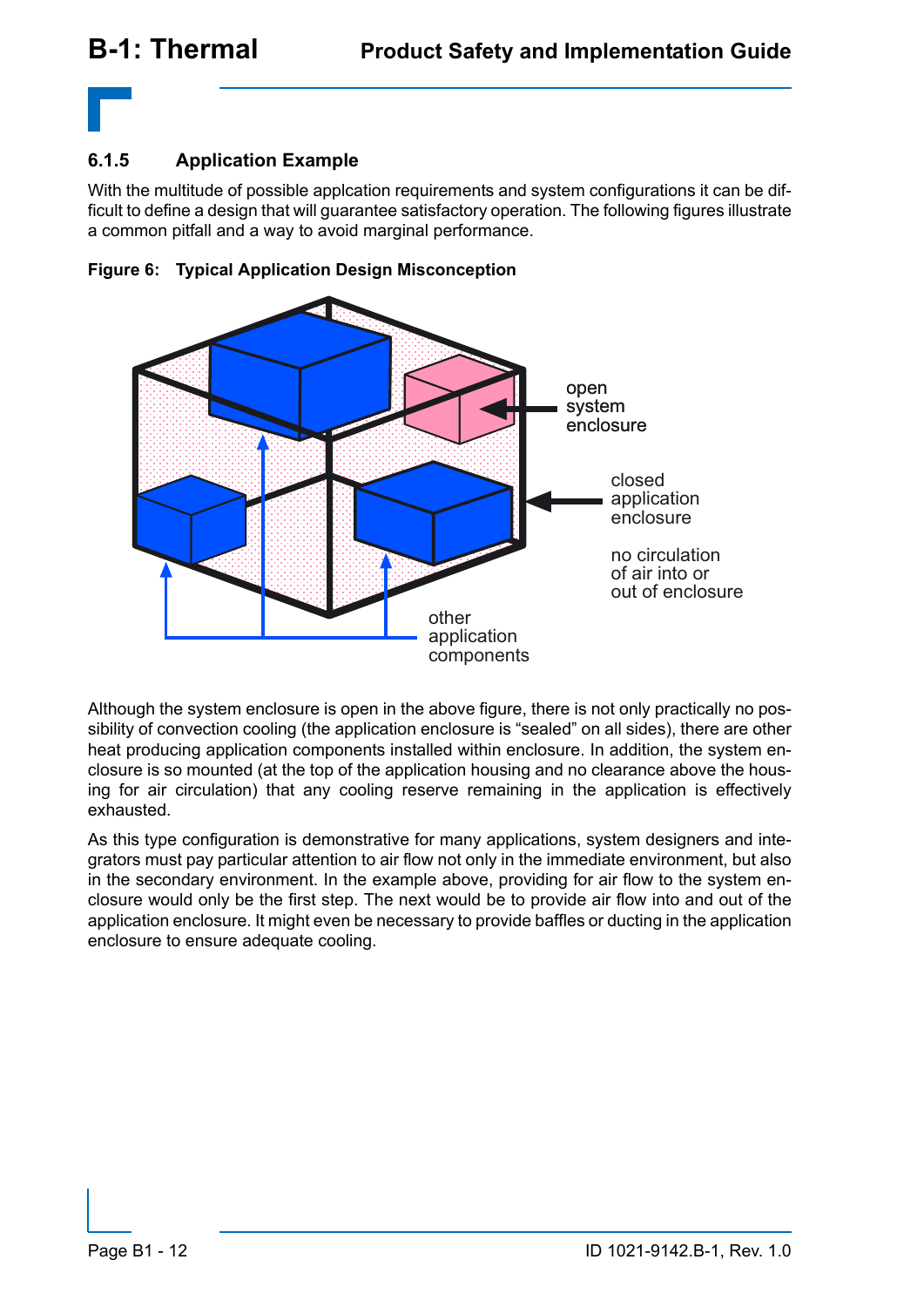

The following figure illustrates one possible solution for the example design.



**Figure 7: Thermal Solution for Example Application**

As with any proposed solution, it must be verified before committing to implementation. This is and remains the responsibility of the system designer or integrator.

## **6.2 Temperature Sensing**

In many cases, temperature sensing is provided by CPUs and CPU boards which can be monitored either by the application or in some cases by the operating system. Applications can make use of this information either to control the operating temperature of the board or invoke measures to protect the board or system from damage due to overtemperature. Refer to the product documentation for information concerning temperature sensing.

## **6.3 Fans**

When forced convection is required, normally one or more fans are installed in the enclosure. In larger systems, this can also take the form of one or more fan tray(s) with as many fans as there is space available. The physical placement of fans is only restricted by the capability of the fans to provide the necessary forced convection.

Forced convection requirements determines the performance requirements of fans in a system. Often the performance of one fan is not enough or the system configuration is such that one fan cannot fufill the requirements. In some cases it may be desirable to control fan speed to vary the fan performance. In such cases the fan as well as the system must support this function.

As the ambient airflow through a forced-convection system is the most critical component of thermal management, it must be guaranteed that the cooling airflow is sufficient to satisfy system requirements, and that in the event of airflow failure or disturbance the system will detect this and take measures to protect system components from being damaged.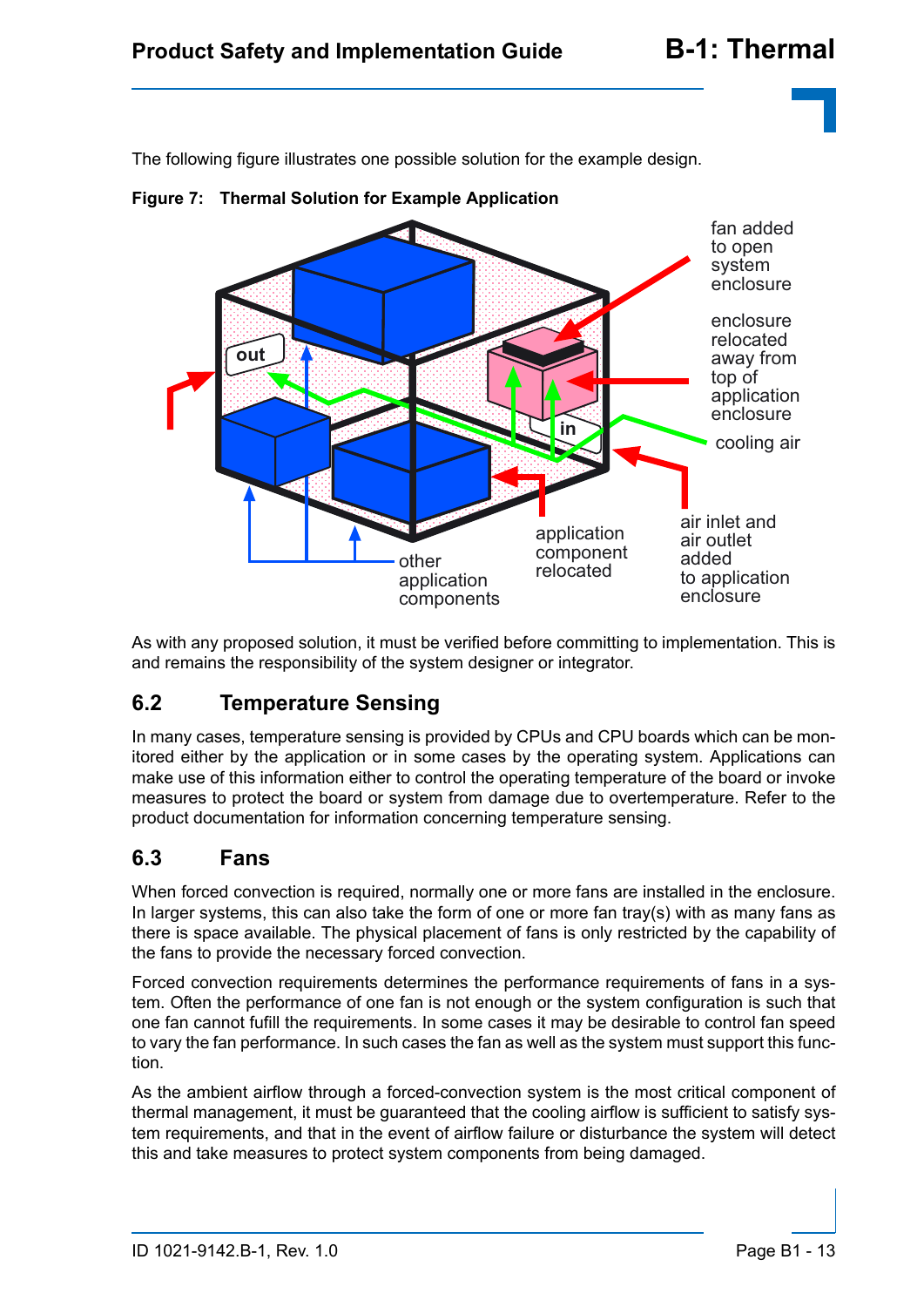

In addition, when implementing fans for forced-convection cooling the following apects must also be considered:

- Fans are mechanical devices and as such are subject to total failure without warning.
- Should not be used in systems which cannot be powered down for fan replacement.
- Fans have resonant frequencies which can affect the operation of hard disk drives which may be installed in the system. Refer to the product data sheets for both the fans as well as the hard disk drives for further information concerning resonant frequencies.

## **6.4 Air Filters**

Normally it is recommended where possible to install air filters in a forced-convection system. Even in relatively "clean" environments, dust can accumulate within a system and decrease the effectiveness of the forced-convection cooling. This can lead to higher operational temperatures within the system and reduce the operational lifetime of system components.

To be effective, placement of air filters must be on the air inlet side of the system preferably at or near the inlet to the card cage itself.

As the filter itself reduces air flow it must also be taken into consideration in the thermal management concept.

Periodically air filters need to be replaced to maintain thermal management efficiency. Replacement interval is a function of the surrounding environment, however, it is recommended to replace them at least once every year.

### **6.5 IPMI**

Intelligent Platform Management Infrastructure (IPMI) is a concept to provide support for active system supervision and control of industrial computer applications. When implemented in hardware and software, it can provide active as well as passive thermal management functions.

Depending of the level of implementation, it can provide support at the board level, the shelf level, and the chassis (cabinet) level. Through the supervision of various thermal aspects, it can, when coupled with appropriate hardware and software, control and manage the complete thermal household of application systems.

Many Kontron products provide comprehensive support of IPMI. In particular, newer CPCI CPU boards as well as ATCA and AMC products support IPMI extensively. For more information concerning IPMI functionality refer to the specific product User Guide and the appropriate application standards (CPCI, ATCA, AMC, MicroTCA).

## **6.6 Backplanes**

Backplanes play a major role in thermal management in as much that they provide the necessary connectivity between individual components, in particular fan control signals and support of the IPMI concept. For this reason, system designers and integrators must verify thermal management requirements against the functionality provided by the backplane.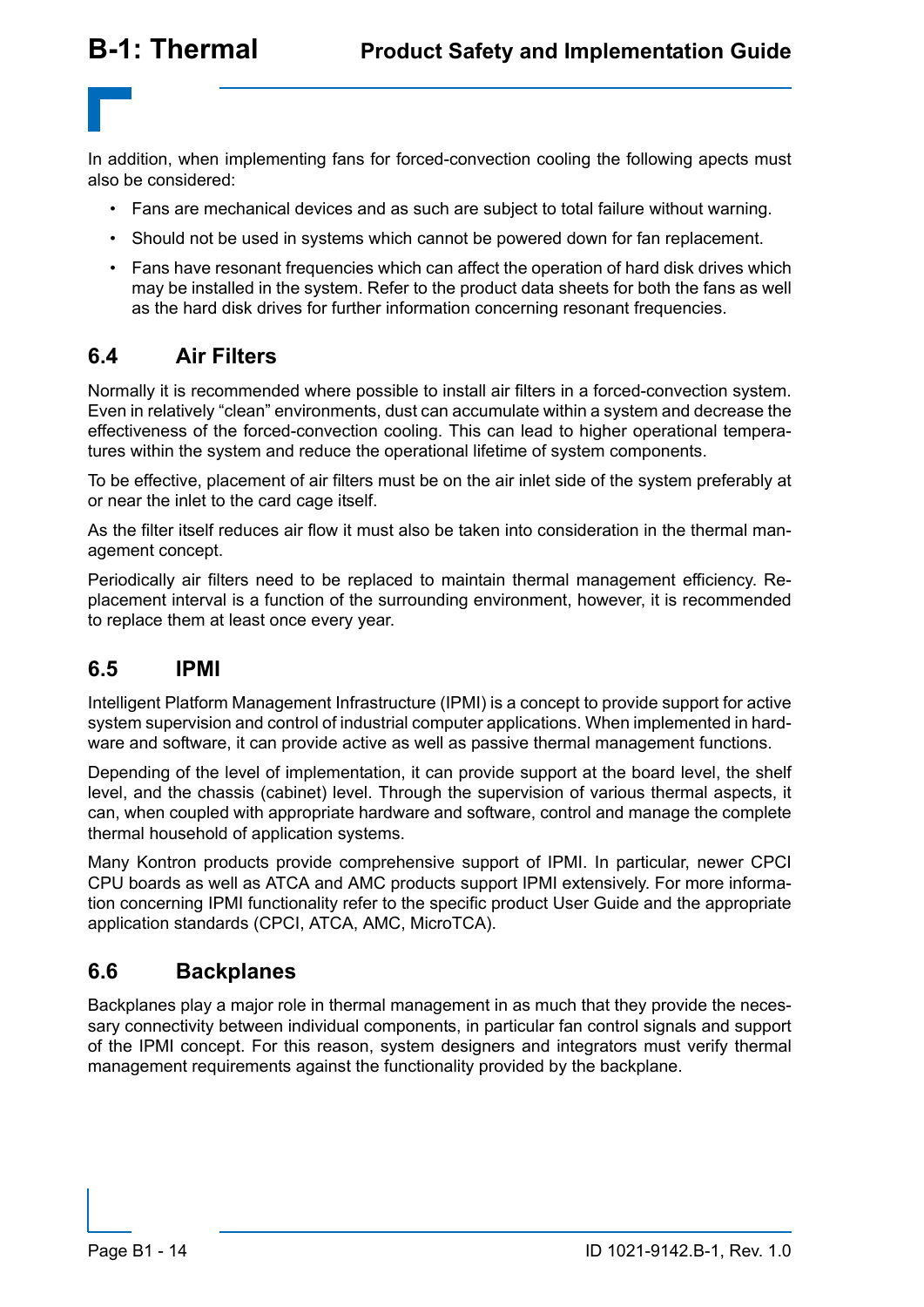## **6.7 Air Flow Routing**

The basic product layout determines the possibilities for air flow routing over the product. Blade type products provide the capability to flow air over the entire length and height as well as over the front and rear sides of the board. Alignment of such boards to each other in a shelf is parallel, either vertically or horizontally.

Within the shelf, air flow routing is a function of the mechanical design of the shelf. There are horizontal as well vertical oriented shelves on the market each with its own specific air flow routing over which system designers and integrators have little or no control. One exception to this is the use of slot fillers with baffles to occupy empty slots within a shelf. These fillers ensure that air flows properly to each occupied slot and must be installed to ensure proper cooling. In addition, inter-board cabling within the chassis must not obstruct airflow. In particular, flat-band cables must be routed so as not to block airflow.

Air flow routing external to the shelf is, however, the responsibility of the system designer or integrator. When shelves are built into chassis (cabinets), it must be ensured that there is adequate air inlet as well air outlet capability. This can be a very difficult undertaking if more than one shelf is installed in a chassis or other components are installed which hinder airflow. In particular, outlet air from one shelf should not become the inlet air for another shelf or worse, chassis outlet air recycled to chassis inlet air without some form of temperature conditionining.

As the operational temperatures within a chassis can become quite warm ( $>$  50 $^{\circ}$ C), care must be taken that hot outlet air is not flowed directly over interface cabling at the rear of the shelf. It particular, air flow over cables in excess of 75°C must be avoided.

### **6.8 Air Flow Measurement**

The Airflow charts provided with the product documentation indicate two types of airflow rate:

- Volumetric, expressed in CFM and m<sup>3</sup>/h
- Velocity, expressed in m/s

The volumetric flow rate is determined empirically using special test equipment under laboratory conditions. The velocity flow rate is determined mathematically based on the volumetric flow rate results and is provided as an aid to system integrators for verifiying compliance of forced-convection cooling solutions.

In the praxis, a thermal anemometer can be used to measure the airflow velocity in an application chassis. The results provided by such a device should be able to indicate if the airflow is at all adequate according to the Airflow chart. When performing such measurements, the system should be configured as close to the actual application as possible and the airflow measured at various points across the board.

Although the airflow may be in compliance with the Airflow chart, the board temperatures (CPU and board sensors) must be within their specified operating ranges. If not, then the airflow rate must be increased or the ambient-air temperature reduced.

Increasing airflow rate is a function of two things. First, the ability of the forced-convection mechanism (chassis internal or external fans) to supply additional airflow, and second, the routing of air across the board. If the chassis in which the board is installed is too open or does not properly channelize airflow to the board, then increasing airflow will be very difficult if not impossible. Therefore, it is imperative that proper routing of airflow is guaranteed within the chassis.